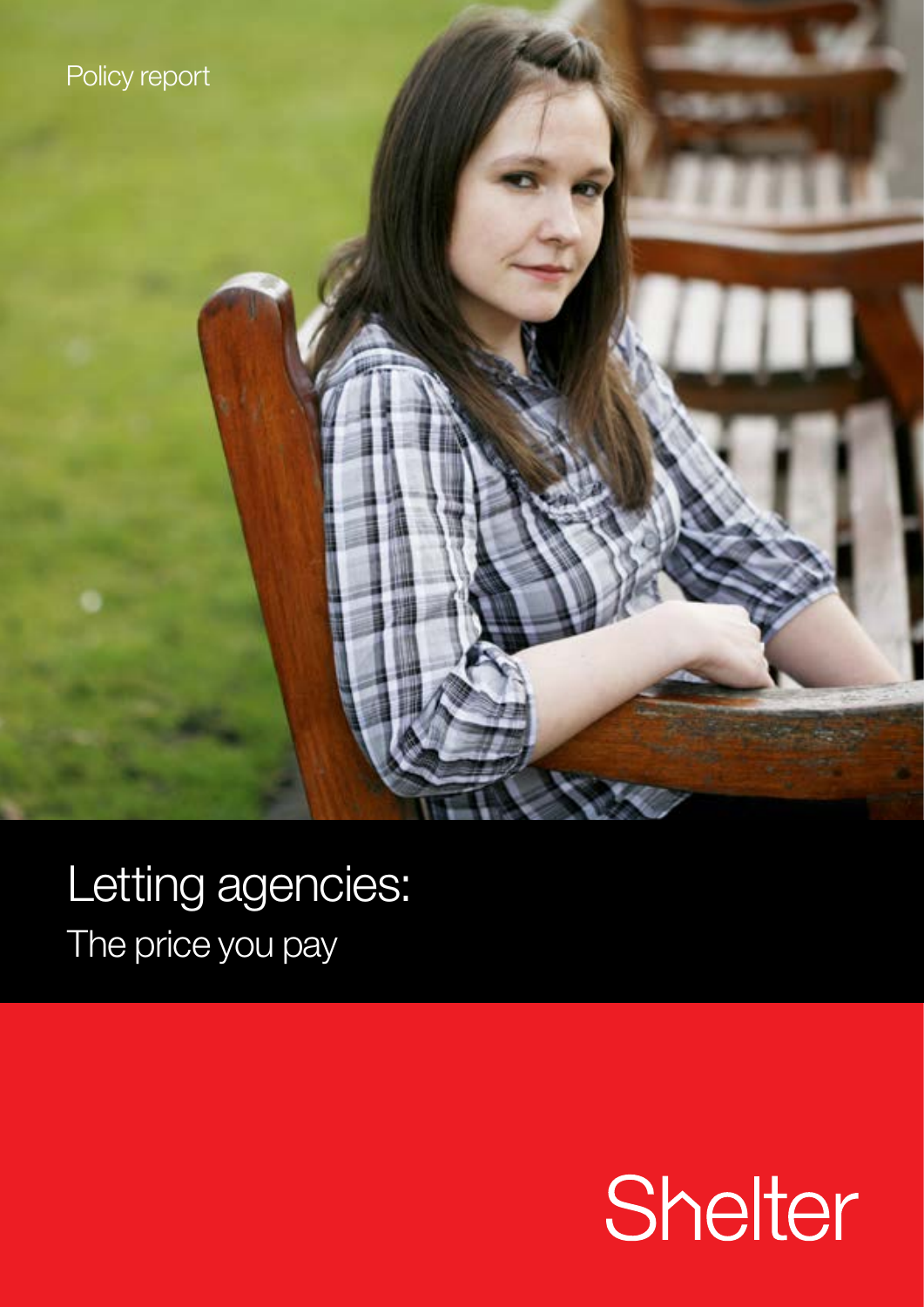# **Contents**

- 3 [Summary](#page-2-0)
- 5 [Introduction](#page-4-0)  [Why lettings agencies matter](#page-4-0)  [to Shelter](#page-4-0)
- 6 [Recent activity in the sector](#page-5-0)
- 8 [Why renters are concerned: standards](#page-7-0)
- 10 [Why renters are concerned: fees](#page-9-0)
- 13 [Reducing financial burdens](#page-12-0)  [on renters](#page-12-0)
- 16 [Recommendations](#page-15-0)  [Improved standards](#page-15-0)  [An end to tenant fees](#page-16-0)
- 18 [Notes](#page-17-0)

Author: Kate Webb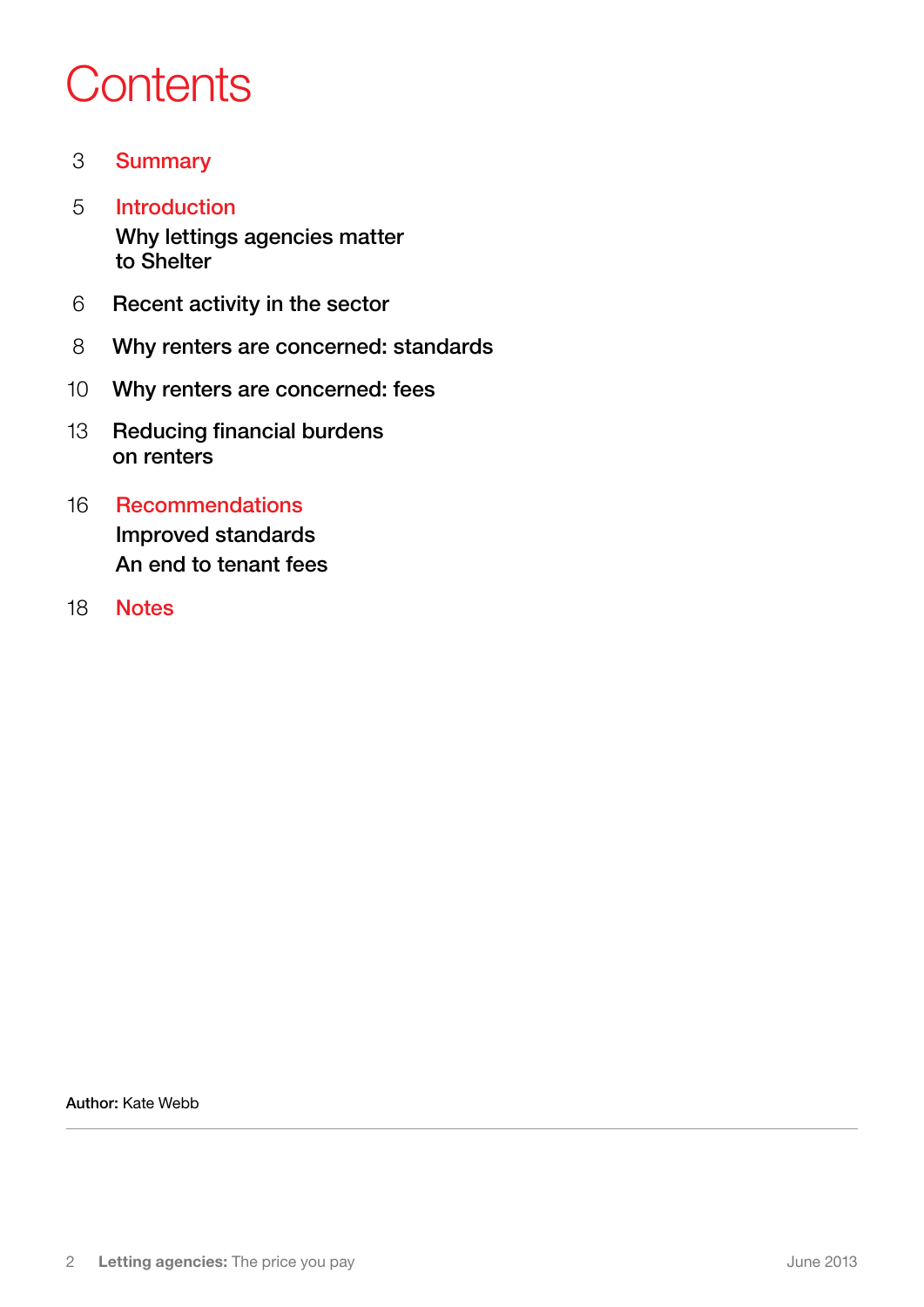# <span id="page-2-0"></span>**Summary**

Nine million people rent their home from a private landlord, a number which has grown rapidly over the past ten years. But renting is not fit for purpose, and in particular it is failing to meet the needs of the increasing number of families with children who have no other option but to rent from a private landlord. Shelter is proposing a range of measures to improve the private rented sector, including action against rogue landlords who fail to keep properties in adequate and safe conditions, and promoting the Stable Renting Contract to give families more predictability. Given the high level of unavoidable contact that renters have with letting agencies, and growing concerns over the poor service and high fees that many face, action to support private renters must consider the role of lettings agencies.

For many renters, letting agencies are an inescapable part of finding and keeping a home. Letting agencies are contracted by landlords to find suitable tenants, and in many cases to manage their properties. As such they act as gatekeepers to a large proportion of the private rented sector and renters have little choice over the agency attached to a property, and little power to negotiate terms with the agency chosen by the landlord. They become locked in a triangular relationship – between letting agency, landlord and tenant – where the interests of all three are often in conflict, and renters are confused by the different roles and responsibilities of agencies and landlords.

There are widespread complaints that some letting agencies fail to provide an adequate basic service to landlords and renters. Agencies claim to professionalise the private rented sector, but there are no minimum requirements in order to become a letting agency, and the industry is largely unregulated.

Renters are also concerned at the high cost of using letting agencies and complain of hidden or unclear fees; one in four people in England and Wales felt they have been charged an unfair fee<sup>1</sup>. Although agencies are contracted by landlords, it has become routine for them to charge renters for elements of the core service. For many, this creates a financial burden, adding to more general affordability problems for private renters.

In response to these concerns, a number of voices – including parliamentarians, consumer groups, the Office of Fair Trading and letting agencies themselves – have called for the industry to be improved. There is widespread support for increased regulation of the industry, and an increasing acknowledgement that some action is required on the fees that letting agencies charge to tenants.

The government has now taken the first steps towards addressing these concerns, with the promise that all renters should have access to independent redress. A recent ruling by the Advertising Standards Authority will also go some way towards improving transparency around the cost of using a letting agency. But there is more that needs to be done to improve standards.

- This report endorses industry-wide calls for increased regulation. The commitment to redress is a welcome first step but the government must go further and bring letting agencies under the same regulatory framework as estate agents. This is a light touch approach which would end the existing legal anomaly and provide increased protection for renters and landlords.
- Renters also need a better understanding of what they can expect from agencies, and the landlord's and agent's responsibilities should be made clear to renters at the outset of the tenancy.

Tackling poor practice alone is not enough. It is clear from Shelter's research that the burdensome cost of using letting agencies is causing widespread concern among renters. Increased transparency of how fees are set and what work they pay for is a necessary starting point, but is not an end in itself. This report questions how far transparency alone can properly address renters' concerns. Rather than wishing they knew what they were paying for, most renters complain about the fundamentally unaffordable cost of fees and the income shock associated with moving. Fees may become harder for tenants to absorb when combined with the additional costs of moving, including rent in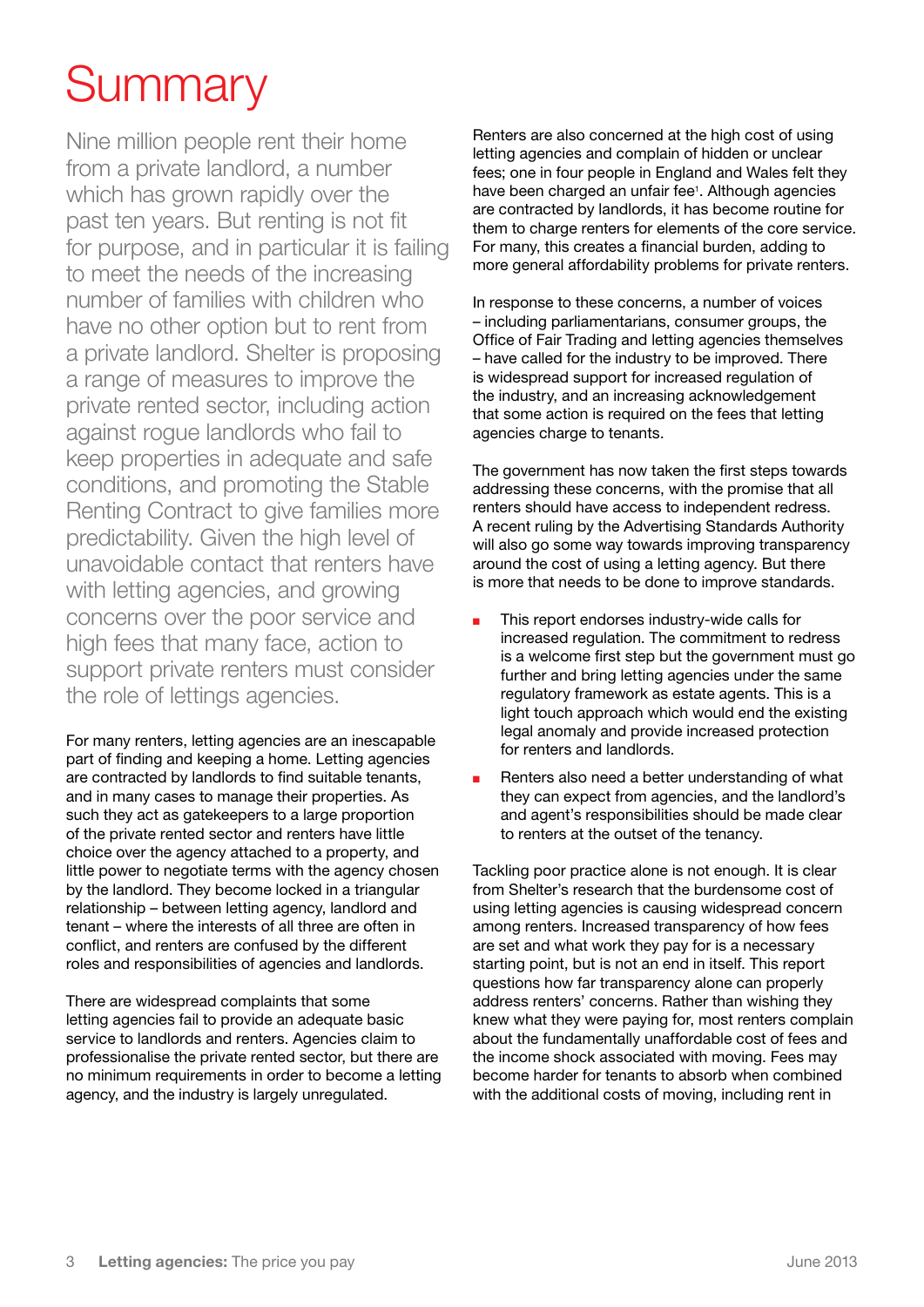advance and deposits. More than half (54%) of people who have used a letting agency reported experiencing one of a range of financial difficulties and sacrifices to cover fees, including: depleting their savings, cutting down on food and fuel costs and borrowing money<sup>2</sup>.

Arguments in favour of transparency assume that tenants will be able to shop around in favour of the most keenly priced agencies, and predict that this increased competition will drive fees down. This is unrealistic and ignores competing pressures created by the lettings market. In a high-pressure, fast-moving and expensive rental market, tenants are motivated to secure a particular property that meets their needs and fits their budget, and have to accept the agency the landlord has contracted.

The tripartite landlord-agency-renter relationship weakens renters' consumer power even further. Agencies price the fees they charge to landlords competitively in order to attract business, but it is all too easy for agencies to compensate by transferring additional costs on to renters. Agencies are contracted by landlords to perform a service on their behalf – but these dysfunctions in the market mean that renters have increasingly been asked to subsidise this service through high fees for services that are often not explained. Measures to improve affordability must recognise the complexities created by the tripartite nature of the lettings industry.

For this reason this report calls for new legislation to ensure that renters cannot be charged for the costs of setting up a tenancy. This is part of the core service provided by agencies for landlords and should be factored into their pricing accordingly.

This would rationalise consumer pressure, giving landlords – the key actor with real choice in the market – increased consumer power. It would leave landlords in a strong negotiating position that would improve affordability across the rental market, and landlords would be expected to take letting agency costs into consideration when agreeing rents for a property.

Taken together, these measures would improve renters' experience with letting agencies, and restore healthy competition to the industry by clarifying the relationship between agencies and tenants and underscoring that landlords are the real beneficiary of the services that letting agencies provide. They would begin to drive out the worst excesses in the industry, by providing a clear backstop against poor standards and reducing the incentives for profit-seeking amateur agencies to enter the industry. This would mark a significant milestone towards improving the private rented sector for the nine million people living in it.

#### The growing importance of letting agencies. Now over 9 million people in England rent privately.



Sources: English Housing Survey, Rugg & Rhodes; footnote 10, YouGov; footnote 12, YouGov; footnote 1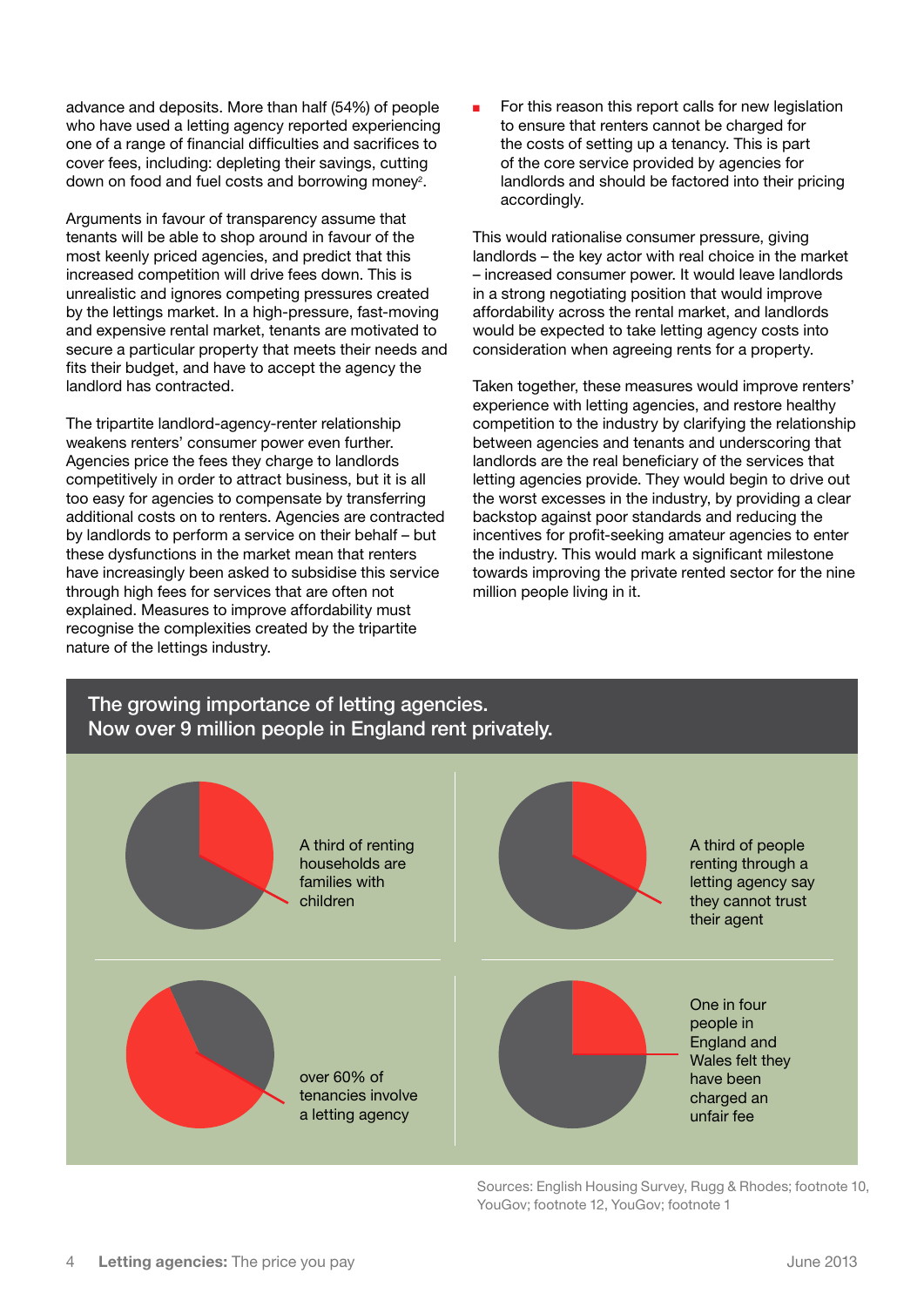# <span id="page-4-0"></span>**Introduction**

# Why lettings agencies matter to Shelter

Shelter is committed to helping families find and keep a home. For increasing numbers this will be in the private rented sector, which has become the new normal for a generation of young people and families priced out of any hope of homeownership or access to social housing. The private rented sector has grown by 72% since 2001<sup>3</sup> and there are now over nine million people in England renting privately<sup>4</sup>. The renting<sup>®</sup> population has also changed. A third of renting households are families with children, and half of households renting are 35 or older<sup>e</sup>. Many have not actively chosen to rent privately but have settled in the tenure by default due to high house prices and a shortage of social housing.

Public policy on private renting has generally not kept pace with these changes. Discussion is typified by an underlying assumption that the private rented sector is mainly a transitory home for people who may be more likely to tolerate poor standards. With more people expected to rent privately for increasing periods of their life, there needs to be a greater policy focus on how well the market is functioning and responding to renters' changing needs.

Renting is typically insecure with most renters in England receiving short term contracts of six to twelve months, despite the fact two thirds of renters would like the option of staying in their tenancy longer<sup>7</sup>. And private renting is the most expensive tenure, with private rents on average double social rents and higher than the cost of mortgaged homeownership, even after accounting for homeowners' repair and maintenance costs<sup>8</sup>.

These figures paint a picture of a growing rental market that is increasingly unaffordable and out of touch with people's long-term needs from a home. At its most severe, problems in the private rented sector are fuelling homelessness, with the loss of an assured shorthold tenancy now the leading trigger for a local authority re-housing a household<sup>9</sup>. A disproportionate number of Shelter's clients are housed in the private rented sector. Shelter is therefore committed to improving private renting.

All private renters have a landlord – but the majority (over  $60\%$ ) also engage with letting agencies<sup>10</sup>, so efforts to improve the sector need to look beyond tenants and landlords and examine the role of agencies.

The lettings industry has been described by its own representatives as akin to the "Wild West"11. Regulation is weak – even by the light-touch standards of the private rented sector – and tenants have no guarantee of receiving a professional service. Nearly a third of people currently renting through an agency do not think that they can trust their letting agent<sup>12</sup>. Despite this costs are high and one in four feel they have been charged unfair fees13. Landlords are also dissatisfied and complain of agencies not performing tasks effectively<sup>14</sup>.

The evidence points to widespread dissatisfaction at the industry, with many complaints relating to routine substandard practice such as poor communication. This suggests the problem is not with a minority of rogue agencies, but a broader problem with the lettings market, stemming from weak consumer power and a lack of regulation and enforceable action against poor performing agencies<sup>15</sup>. To improve the experience of the nine million people renting privately there is an urgent need to improve the lettings market.

Survey evidence and insights from Shelter's clients and supporters confirm that private renters are dissatisfied with the service they are receiving – and paying for. This report builds on this evidence base to examine how the lettings agency market is failing renters and explore what can be done to restore fairness and trust in the industry.

Unlike other consumer markets, the lettings market locks renters, landlords and letting agencies in an atypical tripartite relationship, characterised by competing interests. Agencies are contracted by landlords to perform a service on their behalf and connect them with suitable renters. Landlords are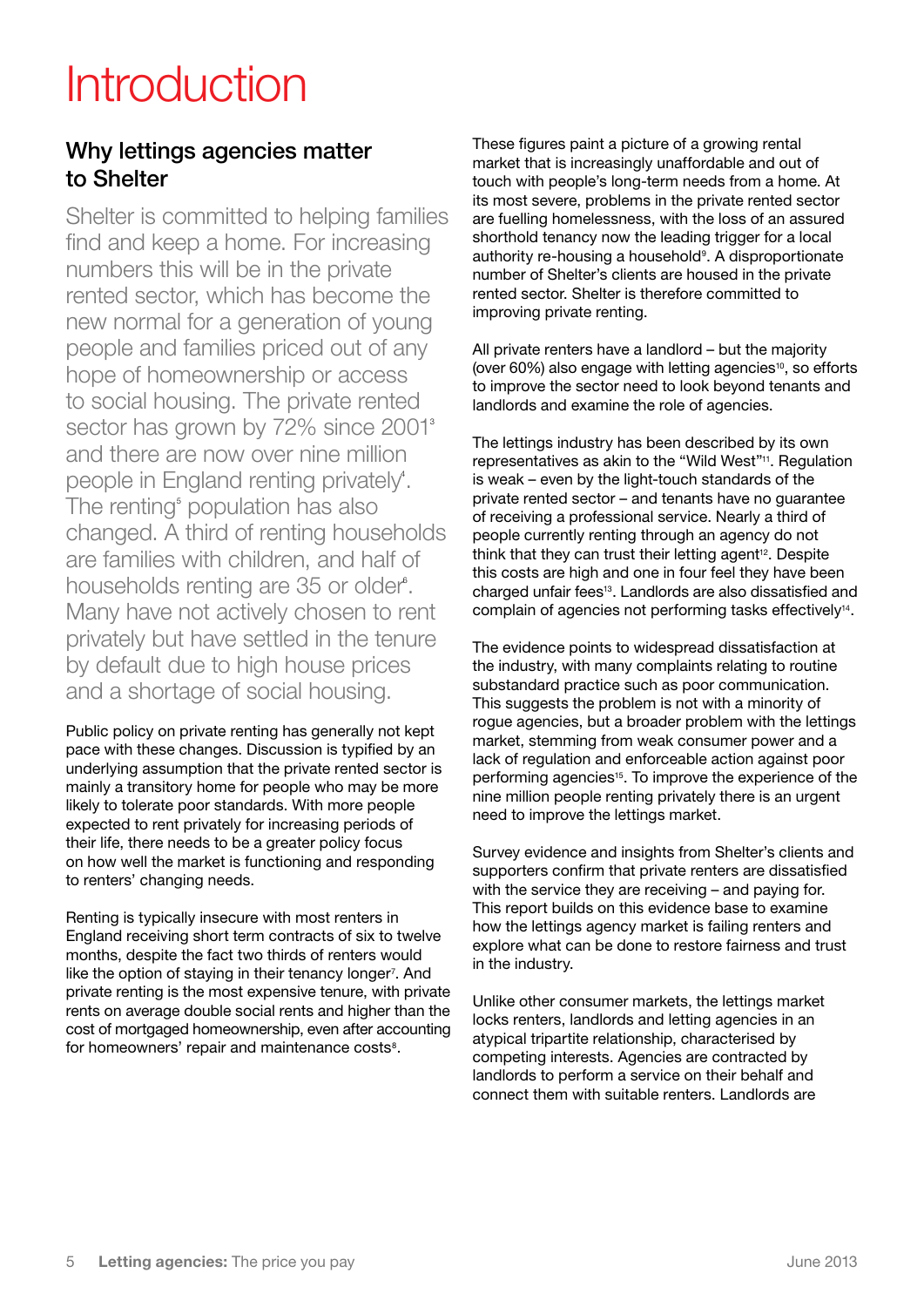<span id="page-5-0"></span>the client in the relationship and have the opportunity – which is often not fully realised – to discriminate in favour of better performing or more professional agencies. Renters have more limited ability to shop around in favour of better performing or more competitively priced agencies. Worse, letting agencies' attempt to attract landlords in a crowded market may inadvertently be increasing problems for renters, as costs can easily be transferred to them, as the third party. Even though renters have no contractual relationship with an agency it has become routine for agencies to charge renters for the service they provide to the landlord and many renters are unclear of the responsibilities owed to them by the agency.

With unclear expectations and competing interests it is not surprising that so many renters and landlords feel let down by the industry. We believe our proposals will increase consumer confidence, and empower renters and landlords alike to help the lettings industry provide the best service to private renters.





### Recent activity in the sector

Numerous stakeholders, including consumer groups, parliamentarians and letting agencies themselves, are examining how the industry operates and how the experience of both landlords and renters could be improved. This follows widespread concerns about high and unexpected fees to renters, and significant variation in practices and lack of professionalism in some sections of the industry.

In response to growing unease, Shelter launched an investigation into renters' experiences of the lettings market in September 2012. We found numerous examples of poor standards, and high and unpredictable fees levied on renters. Renters and landlords complained about a lack of responsiveness, misleading statements, and agencies withholding rents or deposits. They also told us that they felt let down by the service provided. This complements research conducted by other organisations.

Citizens Advice identified problems in contacting agencies, serious delays in repairs, inadequate client money protection, and additional fees and charges<sup>16</sup>. Problems often only emerge after a tenant has moved in and is locked into a contract. Unprofessionalism, loss of contact and disorganisation are also common issues recorded in our research and others.

The Resolution Foundation highlighted the high cost of using letting agencies, with affordability problems compounded by associated costs of moving including deposits and rent in advance17. The think-tank's report highlighted a wide variation in fees with no discernible difference in service provided and identified a lack of transparency as hampering effective competition.

Research by Which? found that consumer satisfaction with letting agencies is poor compared to other consumer markets, with agencies the second least popular sector with renters<sup>18</sup>. Which? also raised concerns around the fees charged to renters and called for greater transparency around costs from the outset of the lettings process.

The Office of Fair Trading (OFT) has identified several problems with the industry. Analysis of complaints to Consumer Direct by OFT revealed that fees and charges as well as post standards account for over half of all complaints<sup>19</sup>. The OFT also highlighted the unique features of the tripartite lettings industry and raised concern at the misaligned interests of landlords and renters and practices such as drip-pricing.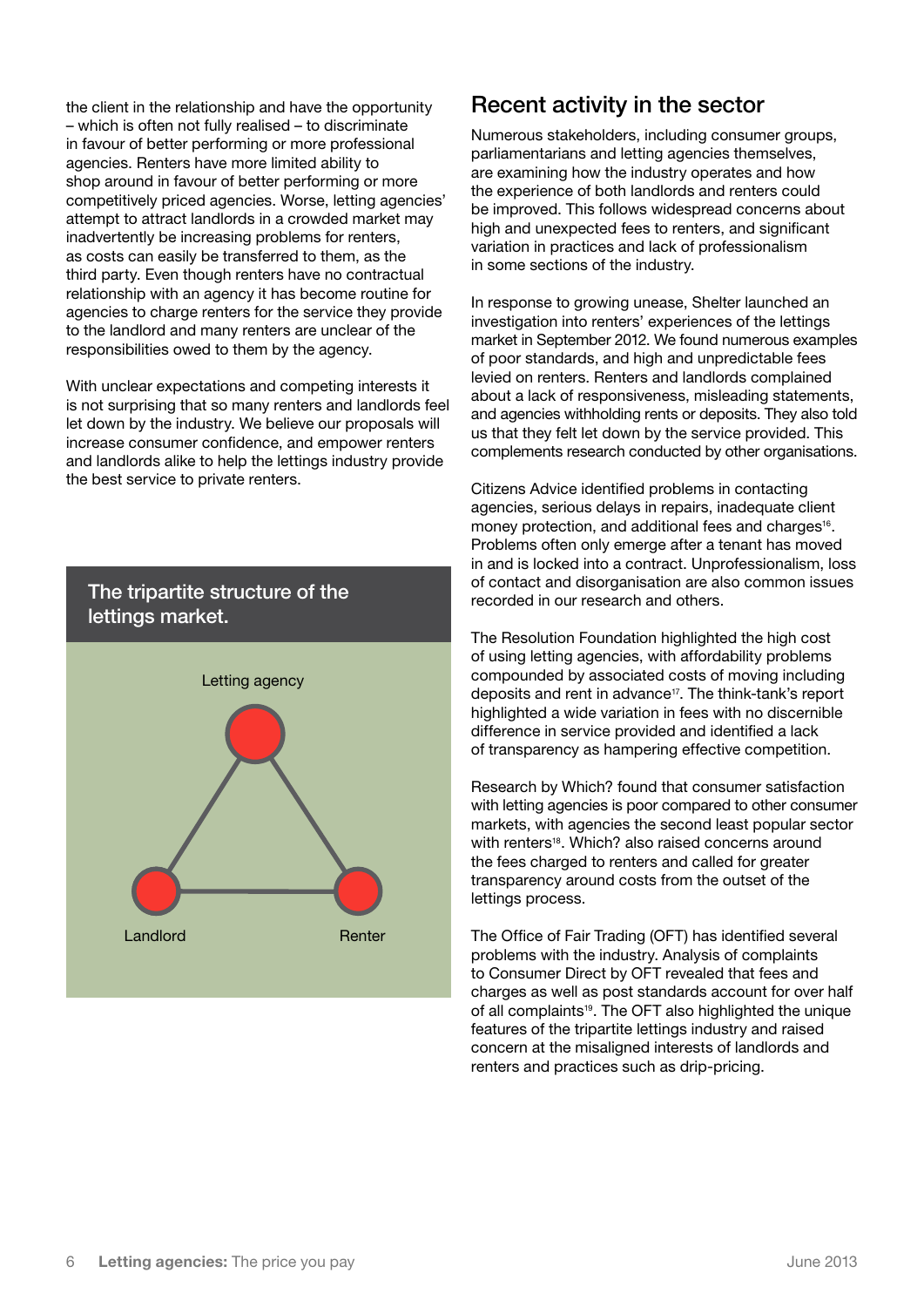The industry itself has raised criticisms of some of the worst practices and has frequently led calls for increased regulation. For example, the Royal Institute of Chartered Surveyors (RICS) has actively lobbied for statutory minimum requirements and the Association of Residential Letting Agents (ARLA) has called for mandatory regulation overseen by a single industry regulator.

The UK government is now beginning to consider meaningful action in this area. The House of Lords amended the Enterprise and Regulatory Reform Bill in April 2013 to extend estate agent legislation to letting agencies. This amendment was rejected by the government, but ministers did put forward an alternative amendment to require all letting agencies to belong to an approved redress scheme. These powers are due to be consulted on and the detail of how they will operate is yet to be decided.

In March 2013 the Advertising Standards Authority (ASA) ruled that all letting agencies need to make clear what compulsory fees are charged when letting a property. If the fee cannot be calculated in advance because of, for example, an individual's circumstances, then the adverts must make clear that compulsory fees and charges are excluded and provide adequate information for consumers to establish how additional fees are calculated<sup>20</sup>. The ASA will produce quidance on how agencies should adapt to this ruling.

Significant progress has already occurred in Scotland. In 2012 the Scottish government clarified the existing law which made it illegal for a letting agency to charge renters "premiums" above a deposit and rent in advance when setting up a tenancy. This clarification was prompted by evidence collected by Shelter Scotland of widespread ignorance and flouting of the law. As the legislation was already in place, renters were able to retrospectively reclaim their fees from offending letting agencies. Despite this, Shelter Scotland reports that many agencies are still continuing to flout the law and charge fees<sup>21</sup>. In response Shelter Scotland is continuing to raise awareness of the law and support renters to reclaim illegal fees.

### Angelique – renter from Basingstoke



Angelique and her partner had to relocate for work from Southampton to Basingstoke. They started their search a few months before needing to move, but struggled to find an affordable home. They finally found somewhere in their price range but were then stung with high and unexpected fees.

"We were told we had to pay £540 in purely administration fees, this did not include any holding fee. We were then expected to pay a £1440 deposit and the £900 up front, within a month. We have never really received justification for these sky-high fees; they were very blasé about the whole thing".

Like many renters Angelique felt she had nowhere to turn and had no route to complain. She says that despite being charged over £500 in administration fees the paperwork took less than an hour to complete. Angelique, like many renters, complains the industry is not transparent and capitalises on renters' powerlessness.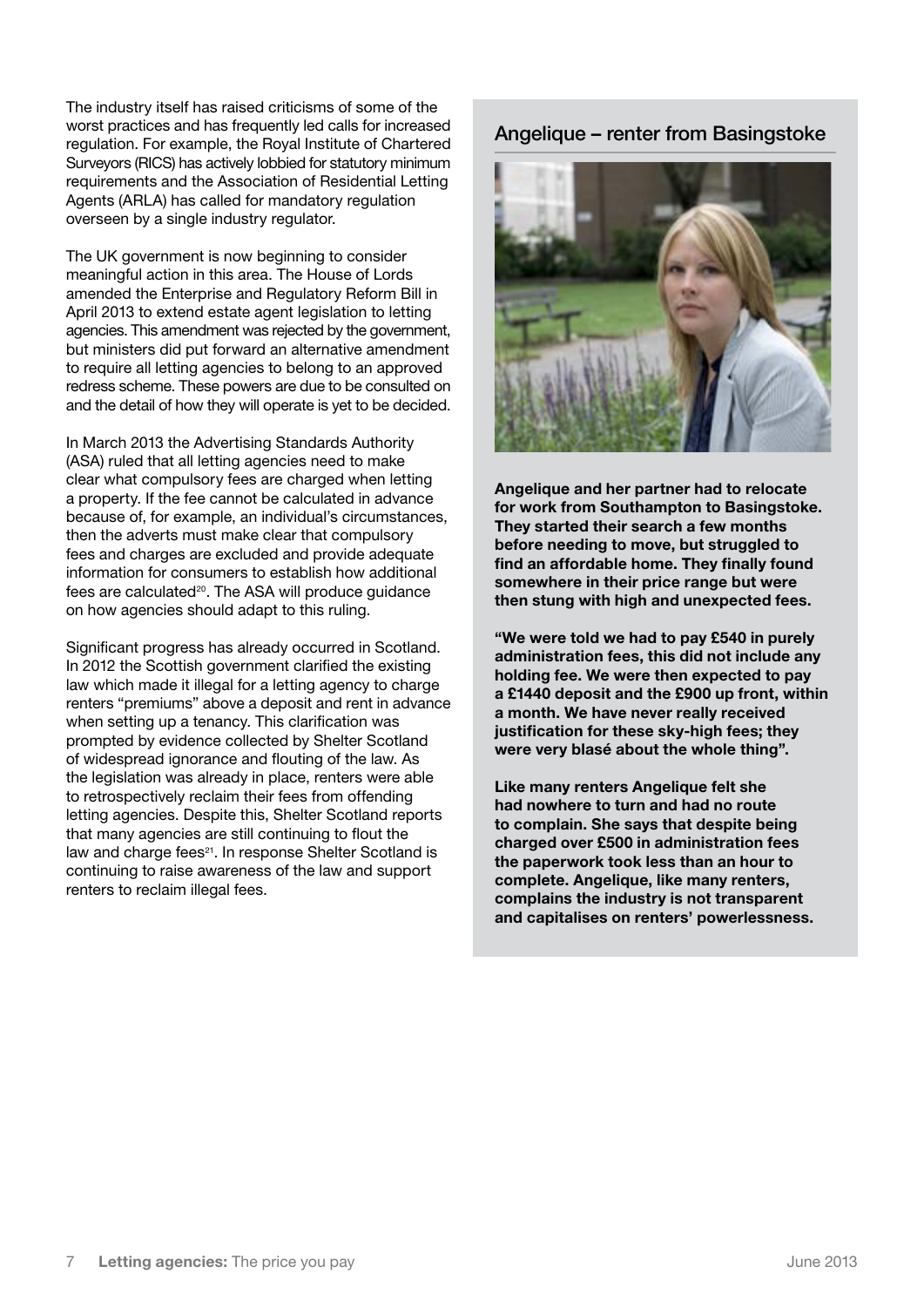# <span id="page-7-0"></span>Why renters are concerned: standards

Many renters face a poor standard of service from their letting agency and feel they don't have a guaranteed way of having their complaints heard or resolved. These concerns are not unreasonable, as there are no minimum requirements a letting agency must meet before setting themselves up in business. This means an agency can begin practising with no knowledge of housing or consumer law, and – unlike estate agents – no insurance or client money protection. This is particularly worrying when agencies are often used by amateur landlords who may not feel able to navigate the private rented sector unaided.

Shelter's investigation into letting agencies found examples of tenants responding to adverts for properties that did not appear to exist, and being shown inadequate but more expensive alternatives. Renters also complained that letting agencies promised improvements on behalf of landlords in order to secure a letting, but that these were not carried out once the tenancy began.

These anecdotes are reinforced by Shelter's Private Rented Sector Census – the largest survey of private renters ever conducted, with over 4,600 responses. This survey found that less than half (40%) agreed that their letting agency was fair in handling and allocating their property. Only 28% of renters thought that their letting agency responded to repairs quickly and to a satisfactory standard<sup>22</sup>. In many instances fault may in fact lie with the landlord, but this reflects renters' general confusion at the roles and responsibilities in the lettings market.

Complaints about letting agencies are increasing. In 2012 the Property Ombudsman (TPO) recorded over 8,000 enquiries about how to complain about letting agency practice and behaviour, an annual increase of 9%. The majority of the work carried out by the Property Ombudsman now focuses on lettings, despite homeowners continuing to outnumber renters.

The Property Ombudsman reports that poor communication by agents is a noticeable cause of complaint from landlords and tenants alike. TPO has identified a "common thread" in disputes of "misunderstanding and miscommunication"24. TPO reported that agencies often fail to understand their obligations or communicate adequately with clients<sup>25</sup>. These figures themselves underestimate the scale of the problem, as many renters are unaware that they can complain to the two ombudsman bodies (the Property Ombudsman and the Ombudsman Services: Property). Lack of regulation of the sector also means that many agencies will fall outside the jurisdiction of the Ombudsman, meaning a complaint cannot be brought against them. A quarter of the letting agency users we surveyed told us that they did not complain about their letting agency when they wanted to because they did not think anything could be achieved<sup>26</sup>.

Although there is no statutory benchmark that agencies must meet, there are several professional bodies and trade associations that set standards in the sector, including RICS, the Association of Residential Lettings Agents (ARLA) and the National Approved Lettings Scheme (NALS). Agencies can also independently sign up as members of the Property Ombudsman (TPO) to provide access to independent redress. These schemes are voluntary, and vary significantly in the requirements they place on their members; how actively they are enforced; and the penalties for non-compliance. There is also poor consumer awareness and understanding of the various schemes, undermining the ability of consumer power to drive up standards<sup>27</sup>.

This creates a confusing market, with a multitude of accreditation marks offering differing levels of service. The exact level of membership of accreditation schemes and trade bodies is unknown but is estimated at around 60% of all lettings agencies $28$ .

Evidence suggests tenants do not discriminate in favour of agencies who belong to such schemes. Instead they are – naturally – heavily motivated to secure a particular home (normally tied to one agency) in a particular area (normally only served by a specific pool of agencies). This reflects renters' position in the lettings market tripartite relationship: their interest is in securing the appropriate home for their needs and letting agencies are an intermediary they must traverse. Research by Shelter found that people using letting agencies overwhelmingly search for a new home based on location and rent levels; just three per cent said that whether an agency was accredited or not was one of their top two considerations in their search for somewhere to live<sup>29</sup>. Separate research found that less than one in five tenants have even checked whether their agency is a member of a professional body, and that nearly two thirds do not know if their agency is a member<sup>30</sup>.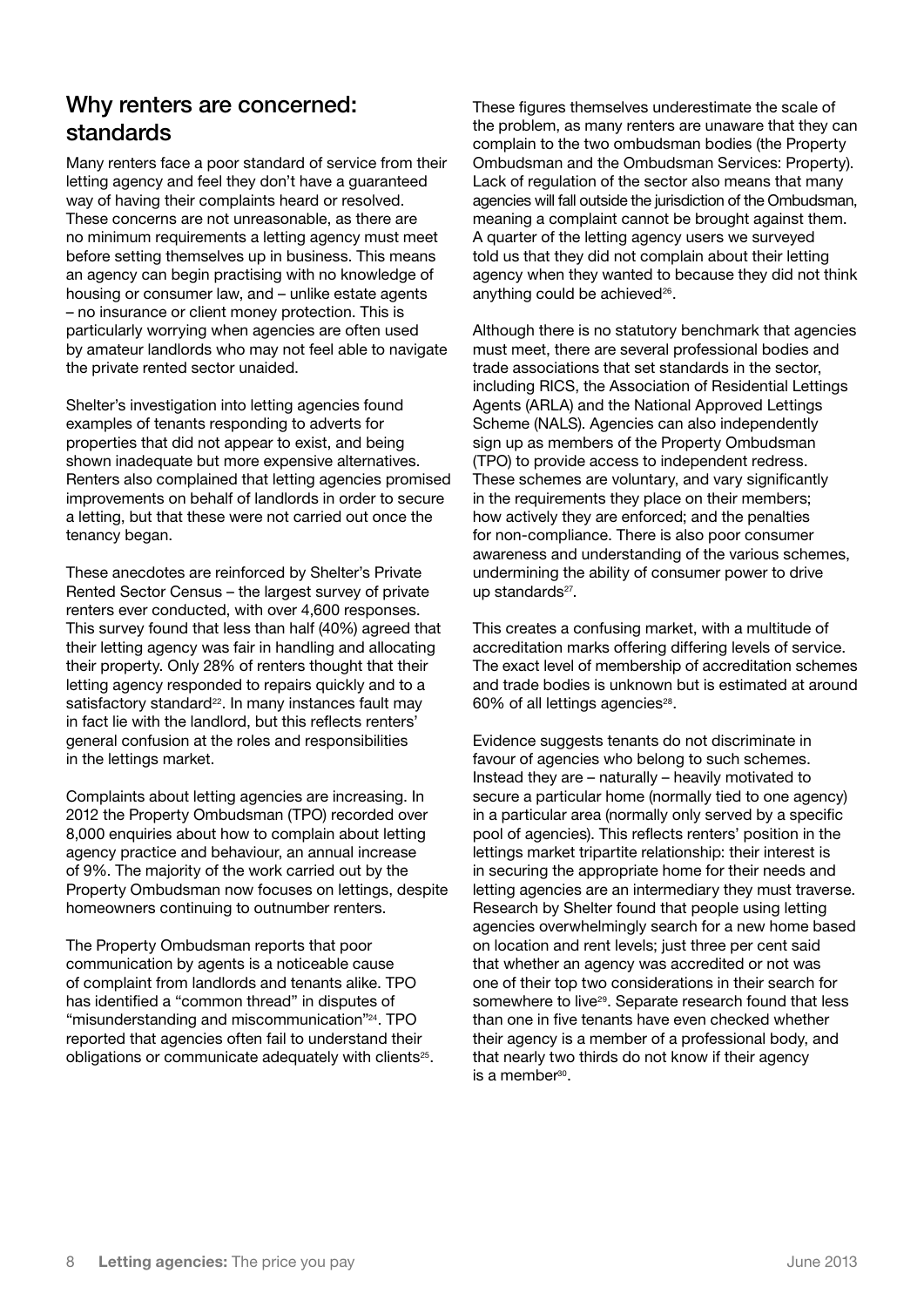Abdul – landlord from London



Abdul is a landlord who let his property via an agency in Maida Vale. The agency has withheld his rent and deposit. They are not responding to his calls or letters. He has lost £7,500 and has struggled because of the withheld money; he has had to borrow to cover the costs. This agency has also been the subject of a number of complaints from tenants, with several reporting that they have signed a contract, been charged three months' rent and deposit, more than £9,000, and then the agency refuses to honour the agreement and withheld the money.

More worryingly landlords do not actively discriminate in favour of accredited agencies either. This is despite their privileged position in the lettings market affording them the ability to actively shop around when selecting an agency for their property. Fewer than two in five checked whether their current agency was a member of a professional body. Nearly half (45%) of landlords have no idea if their agency belongs to a professional body or not<sup>31</sup>.

Overall, efforts to raise standards across the sector and prevent problems occurring in the first place are patchy, and a similar story can be told about the opportunities for redress when something does go wrong. Unlike estate agents, letting agencies cannot be barred from operating for bad practice, and are not yet required to belong to an independent redress scheme. This means that until now private renters have had no recourse to independent complaints resolution, unless their agency is a member of a voluntary accreditation scheme or independently signs up to the Property Ombudsman.

This lack of regulation is in sharp contrast to the rules governing estate agents. Under the Consumers, Estate Agents and Redress Act (CEARA) 2007 all estate agents must be members of an independent redress scheme, as well as provide client money protection and hold professional indemnity insurance. The Estate Agents Act 1979 also gives the Office of Fair Trading (OFT) powers to ban the worst estate agents. However, legislative loopholes left letting agencies out of scope. Arguably the risks arising from a shoddy letting agency are higher, given their ongoing role in managing homes, the large sums of client money they handle and their close involvement with more vulnerable or less financially experienced households. The fact that letting agencies and estate agencies often employ exactly the same individuals who work for the same companies on the same premises, emphasises the illogicality of this situation. Customers are currently protected by regulation if an estate agent treats them badly in buying or selling a property – but not if the same agency mistreats them when letting a home.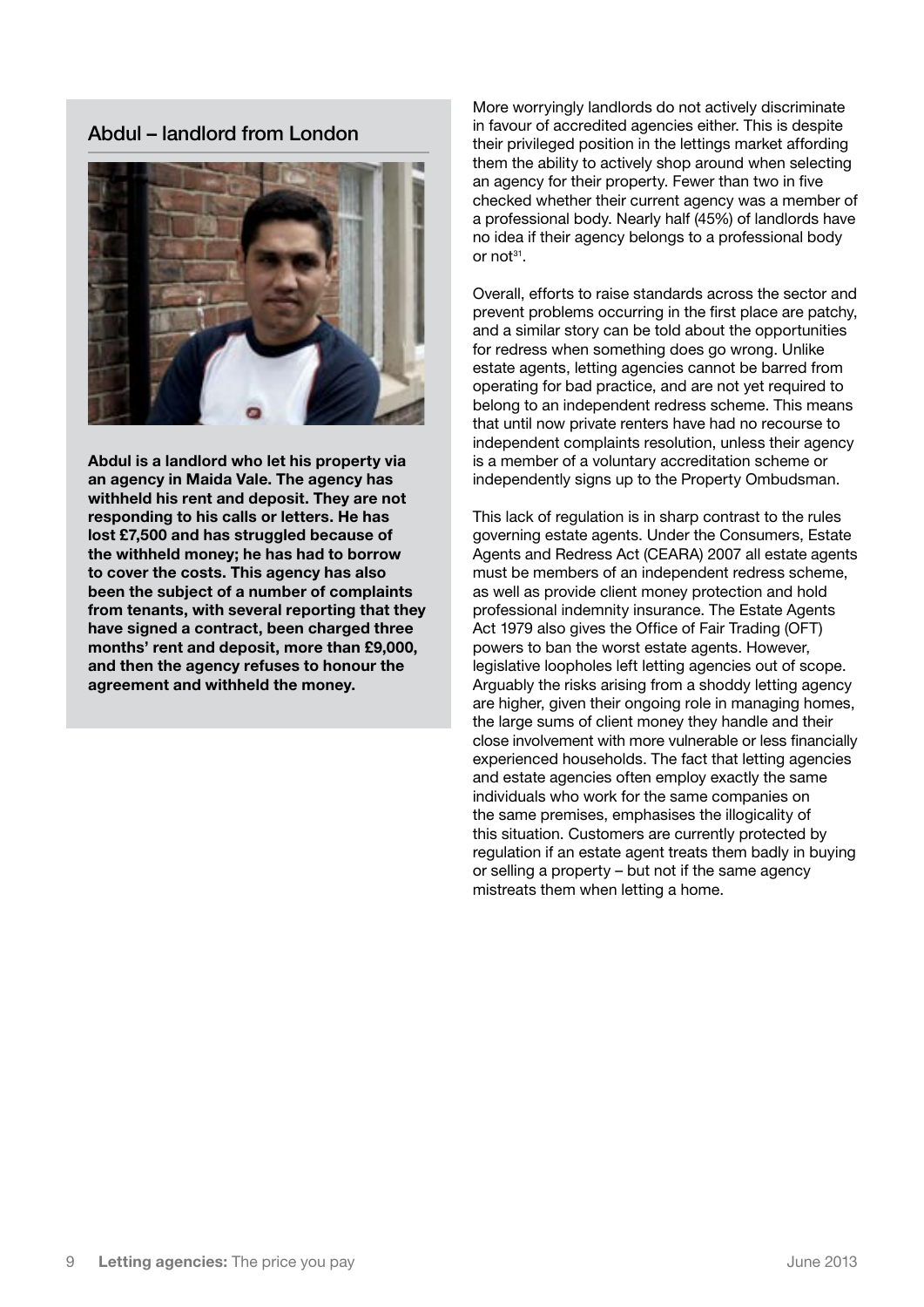## <span id="page-9-0"></span>Why renters are concerned: fees

The majority of renters using letting agencies are charged some fees: Which? found just 3% of tenants had paid no fees<sup>32</sup> and Citizens Advice found that 94% of agencies imposed fees on top of rent and a deposit/rent in advance<sup>33</sup>. Citizens Advice's research summarised why this is cause for concern, finding that some agencies hide their fees, double-charge landlords and renters and that fees for some services are unrelated to the actual cost of providing this service<sup>34</sup>.

Shelter's Private Rented Sector Census found fees were common but not as universal as previous studies indicated. Tenants renting from a letting agency are most likely to be charged an admin fee (70%), initial contract fee (62%), or credit check (52%). Only a minority of tenants reported being charged fees for references (35%), protecting a deposit (14%), and contract renewals (26%) – although these services may have been covered by a generic "administration" fee<sup>35</sup>.

There are widespread concerns that fees are not made clear enough to tenants early enough in the lettings process. Fewer than half (43%) of all renters surveyed for Shelter said that their letting agency was open and transparent about the fees they would be asked to pay36. Mystery shopping by Which? found no letting agencies who displayed a breakdown of fees on their website. This means that renters are unlikely to be given the full details of the fees they are liable for until they have invested considerable time in viewing and deciding on a home to rent<sup>37</sup>. As a result, such charges are not exposed to the competitive pressures typical found in other consumer markets<sup>38</sup>. This situation may improve following the ASA's ruling, but it remains to be seen how the industry responds to this.

There is also evidence of drip pricing, which is fuelled by unclear fee structures and increases overall costs. Tenants are charged an average of three fees each by letting agencies and 38% pay four or more separate fees<sup>39</sup>. Tenants are unable to compare letting agencies' costs if fees are not disclosed early on in the process and in full. This means an agency have little incentive to compete on costs to tenants, or apparently reasonable headline fees may be undermined by additional costs that only emerge after the tenant is committed to their new home.

As well as unexpected fees, a frequent concern of renters is that the fees charged are out proportion to the service received. Levels of charges certainly vary widely. Mystery shopping research commissioned

by Shelter found examples of fees for reference checks ranging from £30 to £220 and of renewal fees ranging from £35 to £15040. The Office of Fair Trading has also noted the wide range of fees charged and argued that this could be indicative of problems in the market<sup>41</sup>.

Even if fees are transparent, renters may struggle because of the high cost involved. The Shelter Private Rented Sector Census revealed that letting agency fees are variable but high, costing £355 on average<sup>42</sup>.

### Kate – renter from Stockwell



Kate had to move out of her house share in Clapham when she changed job. She moved in with three new people, all young law students.

Soon after they moved in it emerged there was a dispute over ownership of the house. Two men came to their home with crow bars and tried to force their way in. The tenants moved out but the agency kept the £750 in fees and they've still not received their £3,000 deposit. Kate was starting a new job at the time and the others were doing bar exams; they were all made homeless and had to borrow money to move.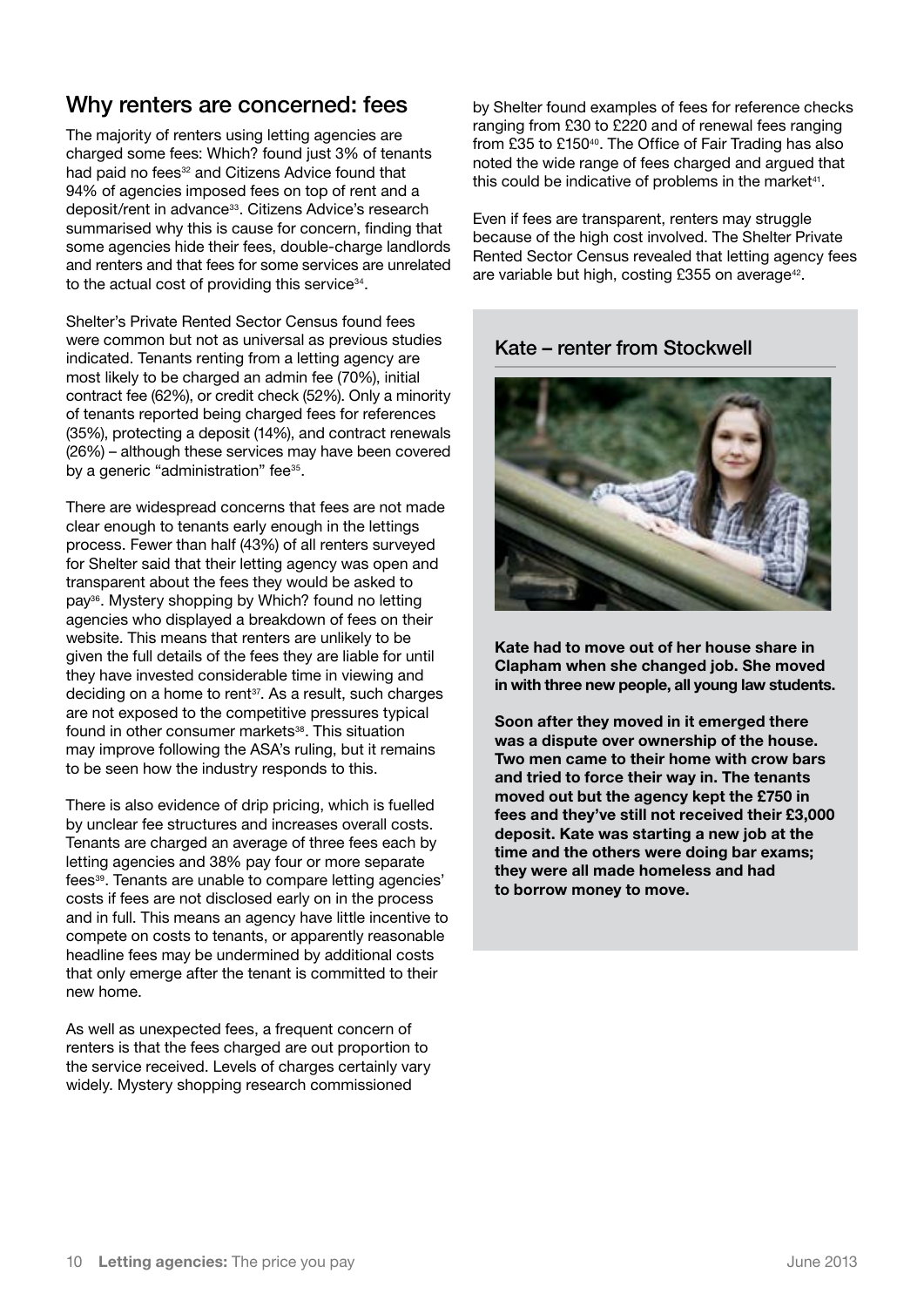This compares to a typical weekly private rent of £16443. Coupled with insecurity in the private rented sector, this exposes tenants to the risk of high costs on a frequent basis. One in seven (15%) renters using a letting agency have paid very high fees of more than £50044. The financial challenge this creates is made more acute because of the concurrent need for renters to provide a deposit and rent in advance when moving.

It may be expected that letting agencies catering to the higher end of the market charge higher fees. But it is notable that lower income tenants are paying higher fees on average. Lower income tenants are also less likely to feel that fees are fair and transparent<sup>45</sup>.

There is widespread suspicion that many agencies are charging both landlords and tenants fees for the same service, such as drawing up a tenancy. This has led to concerns that agencies may be exploiting their unique market position between tenants and landlords to maximize their fee income. This double pricing occurs even though it is the landlord that has contracted the agency to perform a service on their behalf. A transfer of some of this cost to renters has become common and it may be that agencies are fairly splitting costs between landlords and tenants. But this cannot be demonstrated without a) clear benchmarks for the actual cost of services charged for and b) transparency of fee structures.

Even resolving this does not address the greater question of whether renters should be paying for a service contracted by and provided for the benefit of landlords, especially when they have no say over the choice of letting agency attached to their home. Coupled with poor landlord awareness of tenant fees<sup>46</sup>. there are strong grounds that greater transparency is needed to protect both landlords and tenants.

More generally, the Office of Fair Trading (OFT) has raised concerns that the ability of agencies to charge both renters and landlords fees creates a potential conflict of interest<sup>47</sup>. Landlords assume agencies are working solely in their interest and the OFT has identified possible legal risks if an agency has not informed a landlord about tenant fees. Separate research among landlords suggests that that many are unaware tenants are also being charged<sup>48</sup>. Additionally, a survey of over a thousand landlords shows that of those that have enough knowledge to answer, half (51%) disagreed that the fees letting agencies charge tenants are value for money<sup>49</sup>. The OFT and others also note that high tenant fees may act against the interest of landlords if they deter potential tenants, creating voids. Given landlords' low awareness of tenant fees

#### Vince – renter from Woking



Vince needed to move, so went to a letting agency. He found a property he liked and was about to complete when he discovered there was over £750 in fees to be paid. Vince asked them to breakdown and explain the fees being charged, but no satisfactory justification was forthcoming. Vince questioned the high charges as the reference was an email to his former landlord and employer, the inventory was already prepared by the landlord, and the contract was a template which was simply printed off with a name inserted.

Like many renters Vince asked "aren't these costs covered by the landlords' fees?" Vince decided not to proceed with the property and states he will never use an agency again. Sadly others in the lettings market do not have this option.

it is not at all certain that they would identify this as a cause of void periods and consequently will not be able to challenge letting agencies on their pricing structures.

Agency fees may also be acting to undermine competition and suppress standards in the private rented sector. High and non-transparent fees can deter renters from moving despite poor agency or landlord behaviour, with 60% of renters stating that they worry about high fees each time they have to move<sup>50</sup>. But agencies also have too little incentive to retain renters who voice concerns, due to the fees that can be charged when establishing a new letting. Fee stuctures may therefore encourage churn in the sector, thereby decreasing stability in a tenure that already lacks security.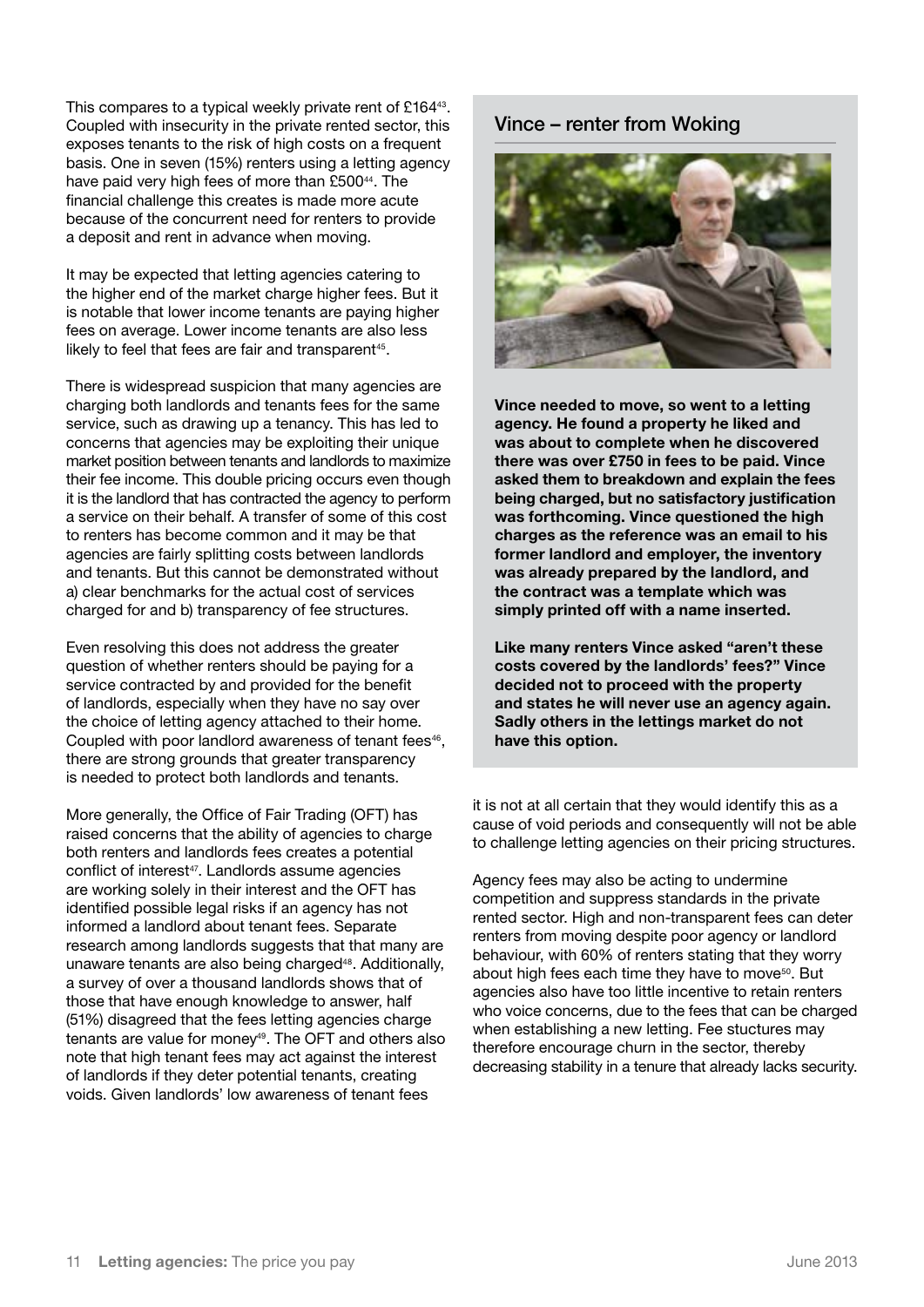Fees are a cause of financial stress and can cause cashflow problems for renters. Four in ten adults who have dealt with a letting agency in the past three years say that letting agency fees were a factor in the money worries they experienced when moving<sup>51</sup>. More than half (54%) of people who have used a letting agency reported experiencing one of a range of financial difficulties and sacrifices to cover fees, including: depleting their savings, cutting down on food and fuel costs and borrowing money<sup>52</sup>. Fees may become harder for tenants to absorb when combined with the additional costs of moving, including rent in advance and deposits. Upfront fees are preventing households from being able to adequately predict and meet the costs of renting, and whilst rental costs can at least be anticipated and paid over time, high and unpredictable letting agency fees leave many in unanticipated financial difficulty.

#### Natalie – a renter from Brighton



"I used to rent in a three bed house share in central Brighton. We had no choice but to have six month tenancy contracts where every six months each person had to pay £40 each to renew the contract. I lived there for three years. This was a waste of money and unfair because we couldn't refuse to pay without being made homeless. I cannot understand why we were supposed to pay a renewal fee every six months when the landlord pays fees and we pay rent, just so we can stay in our home."

More than half (54%) of people with recent experience of using a letting agent agreed that the cost of letting agents' fees should be spread over the course of a tenancy, included in the rent, rather than tenants having to pay them at the start of a tenancy, outnumbering those that disagreed (21%) by more than two to one 53.

#### Mary – renter from Coventry



Mary and her husband decided to sell their house to avoid repossession when they began struggling with their mortgage payments. Mary says: "We came out with a £2,000 debt, and we had a week to find somewhere new to live".

With difficulty, they found a three bed house, but then realised they needed to find money to pay the bond and the letting agency fees – £1800 in total. They had to borrow it from Mary's 75 year old brother in law who gave them some of his savings.

Mary and her family pay £66 every six months to renew the tenancy but question what it is for and how it costs so much. They've been in their house eighteen months and want to move on, but are stuck as they can't afford to pay for new fees until they get they get their old deposit back. Mary says: "you think it must be much easier to rent than to own your own home, it was a bit of a shock realising how difficult it is with all the costs".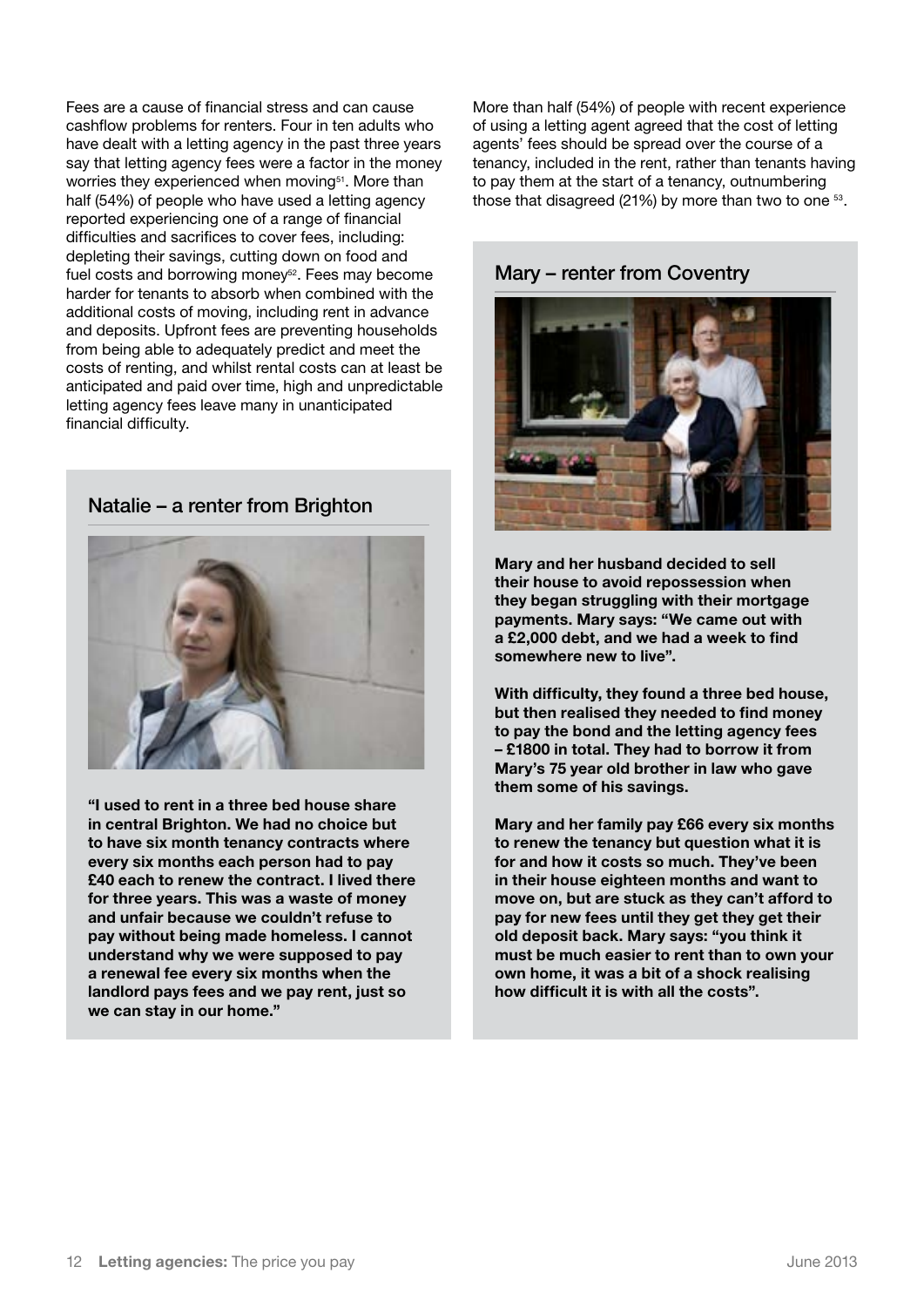# <span id="page-12-0"></span>Reducing financial burdens on renters

### Existing mechanisms

Renters have few existing legal tools to challenge what they see as unfair fees. There are scant restrictions on what letting agencies can charge a fee for, and the legal protections that do exist are weak and difficult to access.

The Accommodation Agencies Act 1953 makes it a criminal offence for an agency to charge a fee specifically to:

- Register someone's name or requirements
- **n** Provide a list of available properties to let
- **n** Advertise a property to let without the owner's agreement.

People can attempt to challenge fees under the Unfair Terms in Consumer Contract Regulations 1999; however, this requires a court order, making it a difficult course of action for most renters, who may find themselves unable to secure the tenancy or exposed to the risk of retaliatory eviction.

> >£25k £338 FEES

The Consumer Protection from Unfair Trading Regulations 2008 requires businesses to display the price and characteristics of a product alongside the 'invitation to purchase'. It warns that failure to provide information on price before a transactional decision is made could amount to a misleading omission<sup>54</sup>. The OFT argues that agencies risk falling foul of these regulations by not highlighting their fees at the start of the letting process, a stance endorsed by the Advertising Standard Agency. However, there is little evidence that Trading Standards are taking action against agencies for failure to disclose fees.

Voluntary schemes, which are supposed to improve standards, differ in their approach to fees, with some issuing guidance on transparency for renters.

The ARLA Code of Practice requires agents to set out in writing details of all fees and charges before their landlord client is liable. Agencies should also provide prospective renters with a "reasonable opportunity" to see and study a draft tenancy agreement prior to them becoming liable for fees or charges. In addition, prior to the applicant's offer being formally accepted ARLA members should set out in writing any fees and charges.

#### The impact of letting fees

<£25k £401 FEES



The average fee paid by those with a household income of less than £25,000 per year was £401, compared to £338 for households with over £25,000 income

One in seven renters who used a letting agency paid fees of more than £500.



27% of renters using letting agencies had to borrow money



17% of renters using letting agencies cut down spending on food or heating

Sources: YouGov; footnote 44, YouGov; footnote 45, YouGov; footnote 52.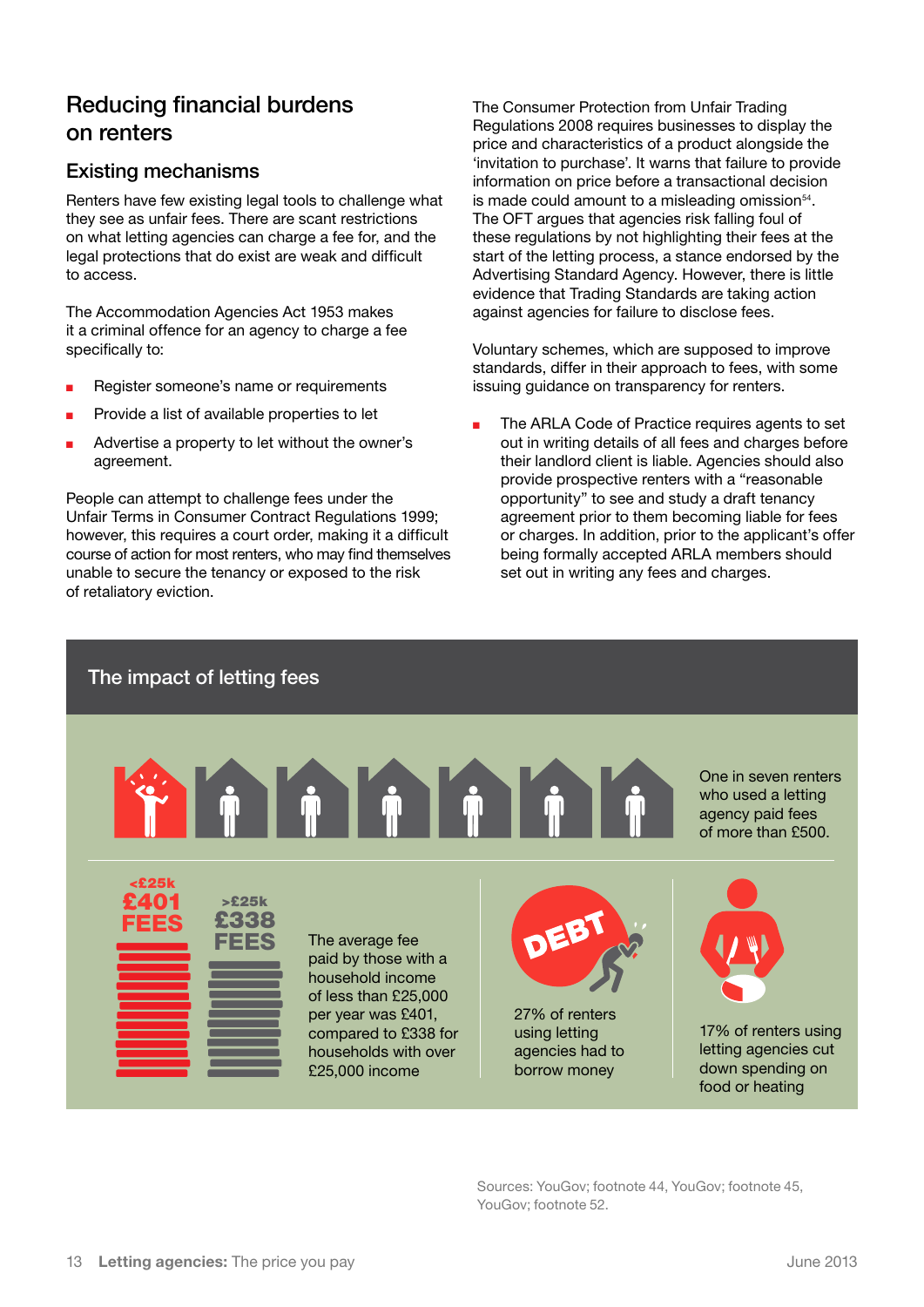- <sup>n</sup> NALS Service Standards make no mention of fees to renters.
- RICS' Blue Book requires agents to provide full written details of fees to potential landlord clients. Prospective renters should be informed in writing of all costs for which they will be responsible, including referencing and check-in costs.
- The Property Ombudsman's Code of Practice requires all fees and charges to be clearly stated and drawn to the attention of landlord clients. Prospective renters must have a reasonable opportunity to study a draft or tenancy agreement prior to becoming liable for fees or charges. Before an offer is formally accepted agents should set out in writing and actively flag any fees.

Current guidelines focus on improving transparency to renters and landlords and do not adequately consider the size of fees or encourage agencies to ensure that fees are proportionate to the work carried out. They also assume that is reasonable for renters to subsidise the contractual relationship between agents and landlords.

Even these standards only apply to the 60% of agencies who are members of accreditation schemes. And the differences between the standards required by these voluntary schemes mean that renters cannot be reassured by the fact that an agency may have an accreditation badge.

### The case for more transparency?

Despite the existence of consumer protection regulations and the above voluntary codes, many agencies are not currently displaying the fees they charge to renters on their websites or providing a breakdown of costs at initial viewings. Renters complain that this information is also not available when initial enquiries are made. Which?, the Resolution Foundation and the OFT are among those calling for increased transparency of fees and argue that this would address cost concerns<sup>55</sup>. The aspiration is that increased transparency would allow tenants to compare fees, chose an agency according to price, and question charges that appear disproportionate to the activity.

Transparency is a worthwhile goal but Shelter questions the assumption that it will significantly tackle the real issue, which is the high level of upfront fees charged to tenants. The lack of transparency is not the limit of renters' dissatisfaction with letting agency fees. High and unaffordable fees are a bigger problem than nontransparent fees; one in ten (11%) renters surveyed by Shelter actively disagreed that their letting agency had been open and transparent about fees, but three in ten disagreed that fees are fair and proportionate to the work carried out. This implies that at least two in ten felt fees were transparent, but were not fair or proportionate<sup>56</sup>. Separate research reinforces tenants' dissatisfaction with fees: more than a third (36%) do not think fees are value for money and 41% think upfront fees are unfair<sup>57</sup>.

### A remedy that works for a unique market

Advocates of transparency argue that it will allow tenants to shop around for the best deals on fees. However, this is based on a flawed understanding of the lettings sector and renters' motivations and consumer power. The problems in the letting agency sector can only be understood and resolved by exploring the unique tripartite relationship between agencies, landlords and tenants. The dysfunctional competing interests of all three parties are currently a barrier to improving standards and applying effective competitive pressure to prices.

Agencies are contracted by landlords to find suitable tenants and set up a tenancy on their behalf. The tenant is not the consumer of letting agency services and has no contractual relationship with the agency. But they are expected to pay fees to cover core elements of this service. Many of the fees charged to tenants, for example for extensive credit or referencing checks, are for the ultimate benefit of landlords. This tendency to split costs between renters and landlords is in marked contrast to the estate agent industry, where sellers bear the full cost.

We know renters search for the right home for them – predominantly determined by rent and location – and not the 'right' agency. They cannot really shop around in favour of cheaper or better agencies without unreasonably distorting their choice of home. Although agencies are numerous, they effectively hold a monopoly on each property instruction: if you want to rent that home you have no choice over the letting agency, and may be restricted to a limited pool of agencies in a particular area. The current imbalance of supply and demand in the private rented sector means that several potential tenants chase every available property, further weakening their negotiating position.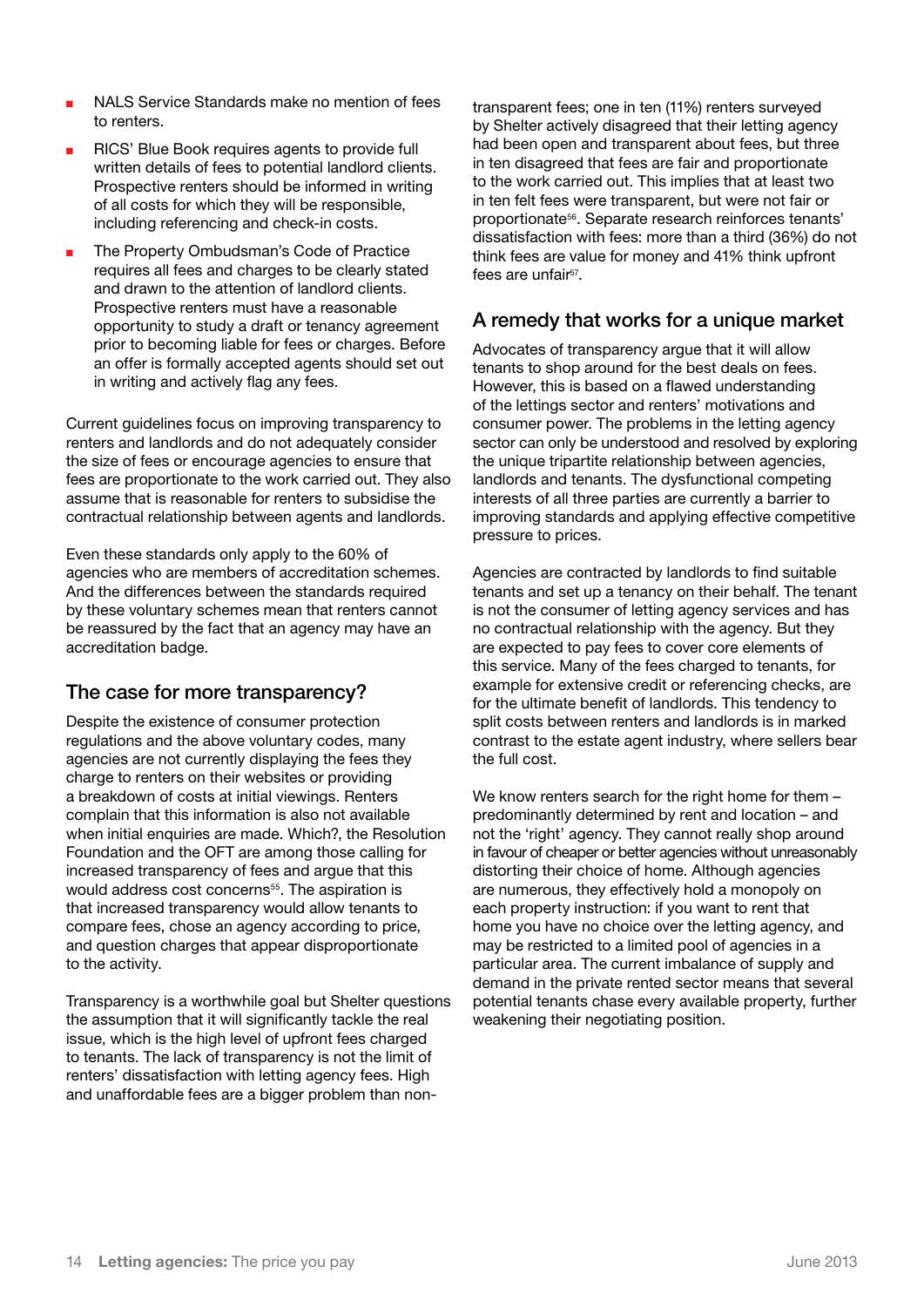The lettings industry has grown rapidly in recent years. This is in part because of the slump in property sales, which caused many estate agents to diversify into lettings. Low barriers to entry and perceived quick returns have also encouraged new entrants into the sector. Although the number of landlords has also increased there are a large number of letting agencies competing for a limited pool of properties.

Insufficient data and commercial sensitivity makes detailed analysis difficult, but industry insiders have told Shelter that these market trends have encouraged letting agencies to compete aggressively on direct costs to landlords. As a result two-thirds of landlords say that they are in a position to negotiate on agency fees, compared to only a quarter of tenants<sup>58</sup>. Competition among agencies for landlords may therefore disadvantage tenants while advantaging landlords. Agencies are incentivised to offer low headline prices to landlords in order to attract business. This is compensated for by higher charges to tenants, who have significantly less scope to negotiate. This may explain why nearly two-thirds (62%) of landlords feel agencies are good value for money, compared to just a quarter of tenants $59 - a$  split that mirrors each group's reported ability to negotiate with agencies. The

tripartite relationship between agencies, landlords and renters makes the lettings industry one of the few sectors where increased competition appears to be detrimental to one group of consumers.

Left unchecked, and amid a buy-to-let boom and downturn in the sales sector, the lettings industry has evolved to demand ever higher fees from tenants for the broadest range of activities. Unless clear restrictions are placed on the level and type of fees that may be charged there is a risk that the market will continue to broaden demands for fees from tenants. For example, letting agencies have told us that fees for repeat credit checks when renewing tenancies are likely to become more prevalent. Shelter has even heard of tenants being charged a fee to rearrange furniture at the end of a tenancy.

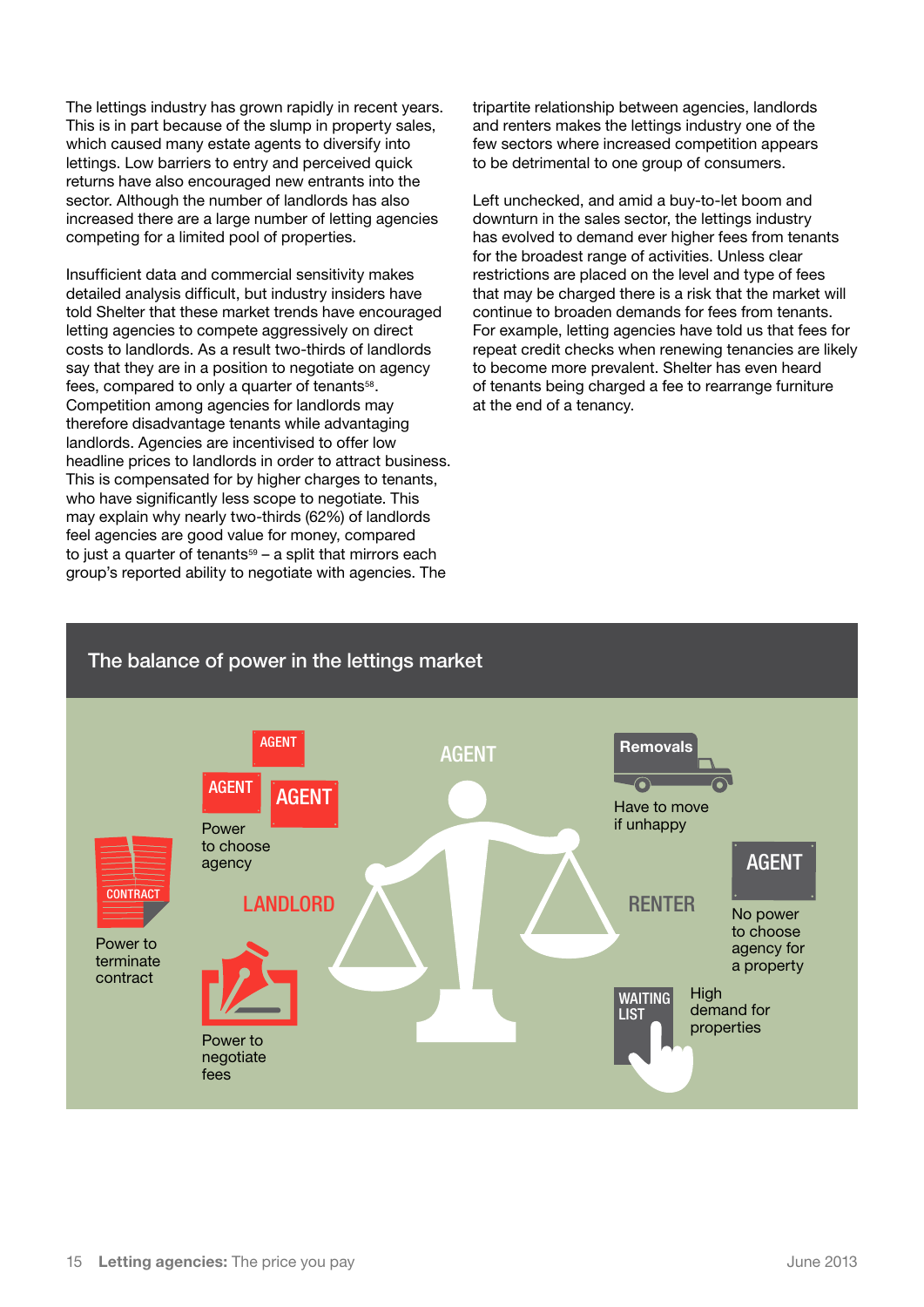# <span id="page-15-0"></span>**Recommendations**

# Improved standards

Few would deny that some letting agencies urgently need to improve standards. The sector is a rare example of industry bodies themselves calling for more regulation in recognition of the unacceptably poor standards that mar the reputation of the entire industry.

The industry urgently needs to foster a culture change to increase the professionalism of lettings agencies. Many of the complaints heard by Shelter and others do not stem from complicated malpractice but dayto-day incompetence and poor practice. Greater take up of voluntary schemes should go some way towards embedding a more professional ethos, but the various accreditation schemes have to do far more to show that they are effectively raising standards.

A legal framework is also required in order to reinforce the expectation that this is a professional sector and to provide statutory safeguards against the worst offences. As a first step, it would be sensible to bring letting agencies under the same legislative framework as estate agencies, ending the current anomaly which evolved more by accident than design.

#### The government should extend the Consumers, Estate Agents and Redress Act (CEARA) to cover letting agencies. This would:

- Guarantee all tenants access to independent redress
- **n** Require all agencies to have to hold client money protection
- **n** Require all agencies to hold professional indemnity insurance

It would also encourage take-up of voluntary accreditation schemes (in order to secure professional indemnity insurance) which would bring more agencies into these schemes' codes of practice.

Including letting agencies within the scope of the Estate Agents Act 1979 would also allow the Office of Fair Trading to ban the worst performing agencies, as it already does with estate agents.

Combined, these outcomes should go some way towards improving basic standards of professionalism and customer service. Recent announcements by the government will go some way towards achieving these aims, but are a preliminary step only.

A legislative framework around tenant charges – as outlined below – would also help ease the sector's reputation as a "Wild West" by placing clear boundaries on the limits of acceptable behaviour. A raised bar for entry and fewer opportunities for instant profiteering would discourage fly-by-night agencies from setting themselves up in the hope of quick returns.

These changes would be popular with renters: six in ten renters (61%) want greater regulation of letting agencies, with just two per cent opposing<sup>60</sup>.

Tenants also need a better understanding of what they can expect from their letting agency. Many renters do not know if their agency only provides letting services, lets and collects the rent, or provides full management services. This means they do not know who is responsible if something goes wrong within the property, and may unfairly blame the letting agency when it is the landlord failing to take action, or vice versa.

#### To remedy this Shelter recommends that all tenancy agreements make clear the contract that the landlord holds with a letting agency.

This would require primary legislation to first make it a requirement to provide a written tenancy agreement, and for landlords to disclose their use of letting agencies. In the interim it should be promoted as best practice when landlords are providing written tenancy agreements.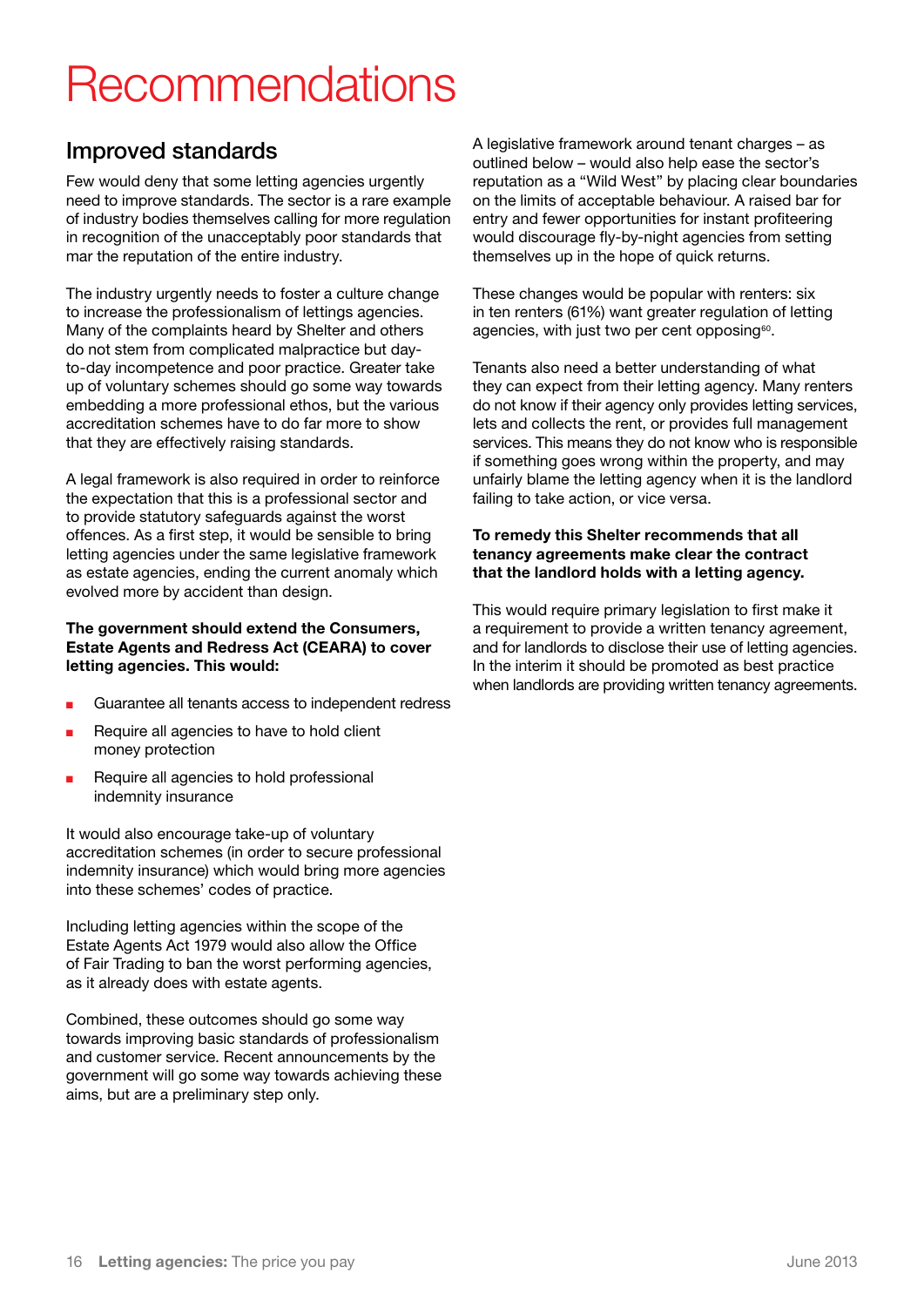# <span id="page-16-0"></span>An end to tenant fees

In a well functioning, balanced market healthy competition would normally be expected to improve standards. However, Shelter does not believe that encouraging renters to shop around will be sufficient to improve standards and reduce costs, given the unique and inherently unbalanced tripartite relationship between landlords, renters and lettings agencies.

Numerous stakeholders have argued that transparency of fees should be improved and that this would address cost concerns, as increased transparency would allow renters to compare fees and question disproportionate charges. Transparency is a worthwhile goal but cannot significantly tackle the real issue, which is the charging of unaffordable fees to renters. Advocates of transparency argue that renters could shop around for the best fee offers, but the current imbalance of supply and demand places renters in a very poor negotiating position. Even in a transparent market agencies will continue to compete for landlords' contracts and attractive fees quoted to landlords will be subsidised by increased costs to renters.

#### Shelter believes all costs relating to finding tenants and setting up a tenancy should be negotiated between landlord and agency and charged to the landlord as the client.

Landlords contract agencies to let and manage their properties, and are far better placed than prospective tenants to exercise consumer choice between different agencies. Ending fees to tenants would rationalise the market by concentrating costs – and competitive pressures – on landlords. Combined with increased transparency, landlords will be in a strong negotiating position to seek out the best deals and overall costs will fall. If letting agencies do not absorb the costs they currently charge to tenants, landlords may be justified in increasing rents to reflect their additional costs.

A small increase in rent spread across the tenancy is preferable for renters, who otherwise have to deal with sudden one-off costs to secure a tenancy. Over half of people who have dealt with a letting agency in the past three years support spreading costs over the course of a tenancy, rather than paying fees up-front<sup>61</sup>. It is easier for households to budget for regular, predictable costs than be hit with unexpected high levels of fees every time they move, particularly as tenants moving home will also have to budget for rent in advance, deposits and moving costs.

Combined with the benefits of improved competition we would expect overall costs to tenants to be lower than in the current market once letting agency fees are shifted to landlords.

Action on fees must be combined with the above efforts to improve standards across the sector to guard against a race to the bottom, to the cheapest, leastprofessional agencies. Some landlords may also chose to let and manage their own properties if agencies are unable to offer sufficiently attractive deals.

We believe this would be popular with renters: two thirds of people who have dealt with a letting agency in the last three years support a ban on fees to tenants<sup>62</sup>.

This change would require primary legislation. A ban on fees to renters would need to be introduced to outlaw premiums charged to renters for costs associated with granting or renewing a tenancy.

There is no one silver bullet that will overhaul the private rented sector and make it fit for the nine million people housed within it. But real improvements are both achievable and long overdue. Taken together, these simple legislative changes will send a clear signal of the professionalism expected from the lettings market and curb the worst excesses which negatively impact on renters and landlords alike.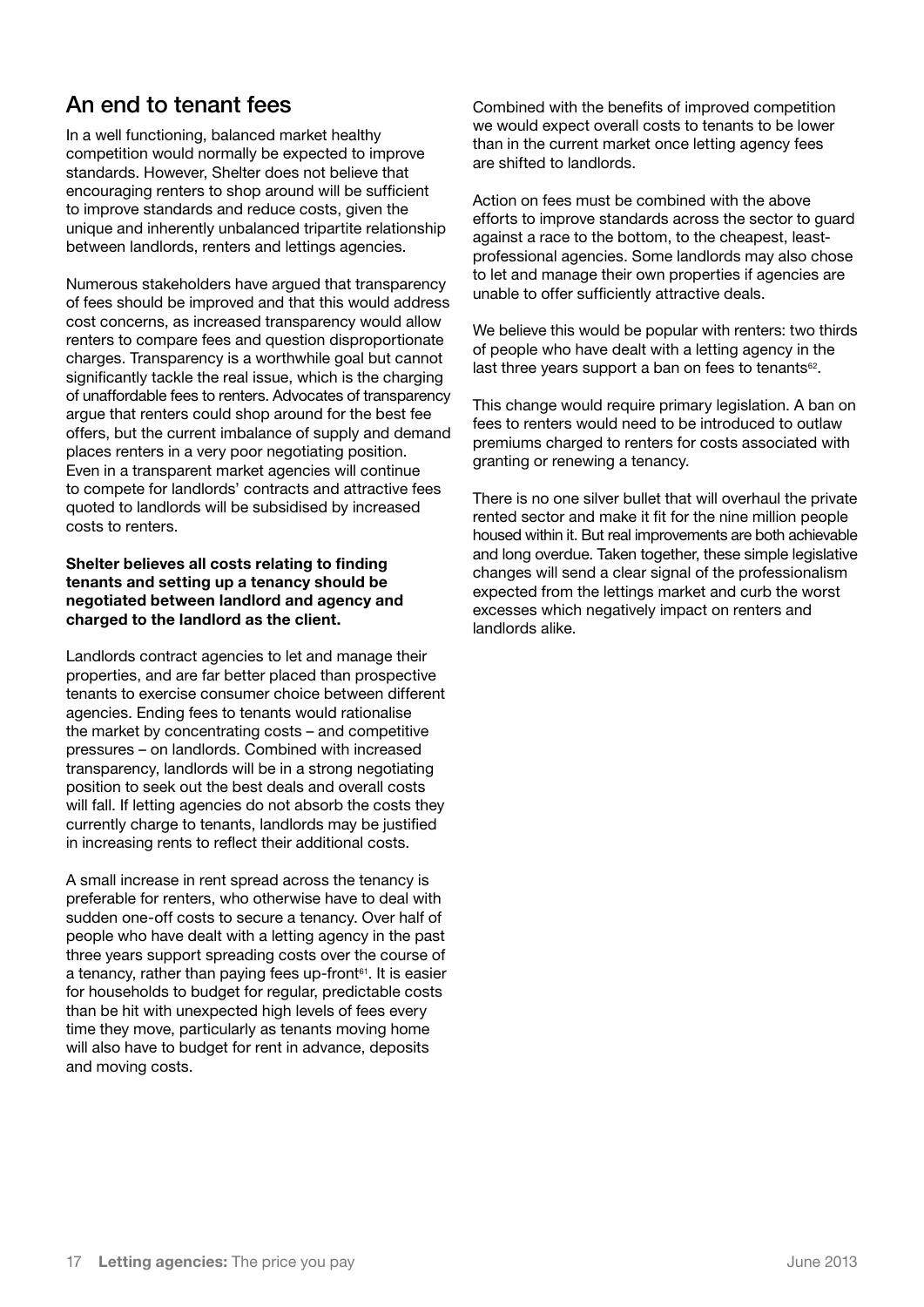# <span id="page-17-0"></span>Notes

- YouGov survey for Shelter. Sample size for England and Wales was 4724 adults. Fieldwork was undertaken between 10th – 14th August 2012. The survey was carried out online. The figures have been weighted and are representative of all English & Welsh adults (aged 18+), 24% have been charged unfair fees by a letting agent in England & Wales, equivalent to 10.6 million people. The figure for GB was 23%.
- 2. YouGov survey for Shelter. Total sample size was 1528 adults who had dealt with a letting agent, as a tenant, in the last three years. Fieldwork was undertaken between 26th April – 1st May. The survey was carried out online. The figures have been weighted and are representative of all English and Welsh adults (aged 18+). 54% of the sample had experienced at least one of the following, due to letting agent fees, in the last three years: It caused me/us stress/money worries; I/we used my/our savings/ ate into savings for a deposit on my/our own home; I/ we borrowed money from friends/family; I/we had to cut down on food costs; I/we cut down on fuel/heating; I/ we went into an unauthorised overdraft; I/we borrowed money on a credit card; I/we missed other bills/ payments; I/we took out another type of loan; I/we took out a short term payday loan (borrowing money for 30 days); I/we borrowed money in another way.
- 3. Department for Communities and Local Government (DCLG) English Housing Survey Headline Report 2011–12.
- 4. DCLG English Housing Survey Headline Report 2011–12.
- 5. Throughout this report the terms 'renting' and 'renter' are used to refer exclusively to the private rented sector, not social tenants.
- 6. DCLG English Housing Survey Headline Report 2011–12.
- 7. YouGov survey for Shelter. Sample size was 541 adults in Great Britain living in the private rented sector. Fieldwork was undertaken between 2nd – 5th December 2011. The survey was carried out online. The figures have been weighted and are representative of the British private rented sector (aged 18+).
- 8. Halifax,2012.Buying vs Renting Review 2012.
- 9. Department of Communities and Local Government (DCLG), live tables on homelessness table 774, March 2013.
- 10. Department of Communities and Local Government (DCLG), Rugg J & Rhodes D 'The Private Rented Sector: its contribution and potential' Centre for Housing Policy, University of York, 2008.
- 11. Royal Institute of Chartered Surveyors, Renting: Property's Wild West, 2012.
- 12. YouGov survey for Shelter. Sample size was 4646 adults in England and Wales living in the private rented sector. Fieldwork was undertaken between 16th November and 10th December 2012. The survey was carried out online. The figures have been weighted and are representative of the English and Welsh private rented sector (aged 18+). 31% of those renting through a letting agency disagreed that they could trust their letting agent.
- 13. YouGov survey for Shelter, August 2012 see footnote 1.
- 14. Which? Renting Roulette, Consumer experience of the lettings market, Nov 2012.
- 15. Department of Communities and Local Government (DCLG), Rugg J & Rhodes D 'The Private Rented Sector: its contribution and potential' Centre for Housing Policy, University of York (2008), pg 64.
- 16. Citizen's Advice Bureau, Let Down, 2009.
- 17. Resolution Foundation, Renting in the Dark, 2011.
- 18. Which? Renting Roulette, Consumer experience of the lettings market (Nov 2012).
- 19. Office of Fair Trading, The Lettings Market an OFT report, 2013.
- 20. Advertising Standards Authority, 6th March 2013: [http://](http://www.asa.org.uk/News-resources/Media-Centre/2013/ASA-clamps-down-on-hidden-letting-agent-fees.aspx) [www.asa.org.uk/News-resources/Media-Centre/2013/](http://www.asa.org.uk/News-resources/Media-Centre/2013/ASA-clamps-down-on-hidden-letting-agent-fees.aspx) [ASA-clamps-down-on-hidden-letting-agent-fees.aspx](http://www.asa.org.uk/News-resources/Media-Centre/2013/ASA-clamps-down-on-hidden-letting-agent-fees.aspx)
- 21. Shelter Scotland, Briefing: Regulating letting agents in Scotland, 2013.
- 22. YouGov survey for Shelter, November/December 2012, see footnote 12.
- 23. The Property Ombudsman, Annual Report 2011, 2012.
- 24. The Property Ombudsman, Annual report 2012, 2013.
- 25. TPO response to the OFT intelligence report, July 2012.
- 26. YouGov survey for Shelter. See footnote 2. 24% said 'I have wanted to complain but didn't think anything would get done'.
- 27. Which? Renting Roulette, Consumer experience of the lettings market, Nov 2012.
- 28. The Property Ombudsman, 2012.
- 29. YouGov survey for Shelter, see footnote 2.
- 30. Which?, Renting Rouellete: Consumer experience of the lettings market, 2012.
- 31. Which?, Renting Rouellete: Consumer experience of the lettings market, 2012.
- 32. Which? Renting Roulette, Consumer experience of the lettings market, Nov 2012.
- 33. Citizen's Advice Bureau, Let Down, 2009.
- 34. Citizen's Advice Bureau, Let Down, 2009.
- 35. YouGov survey for Shelter, November 2012 –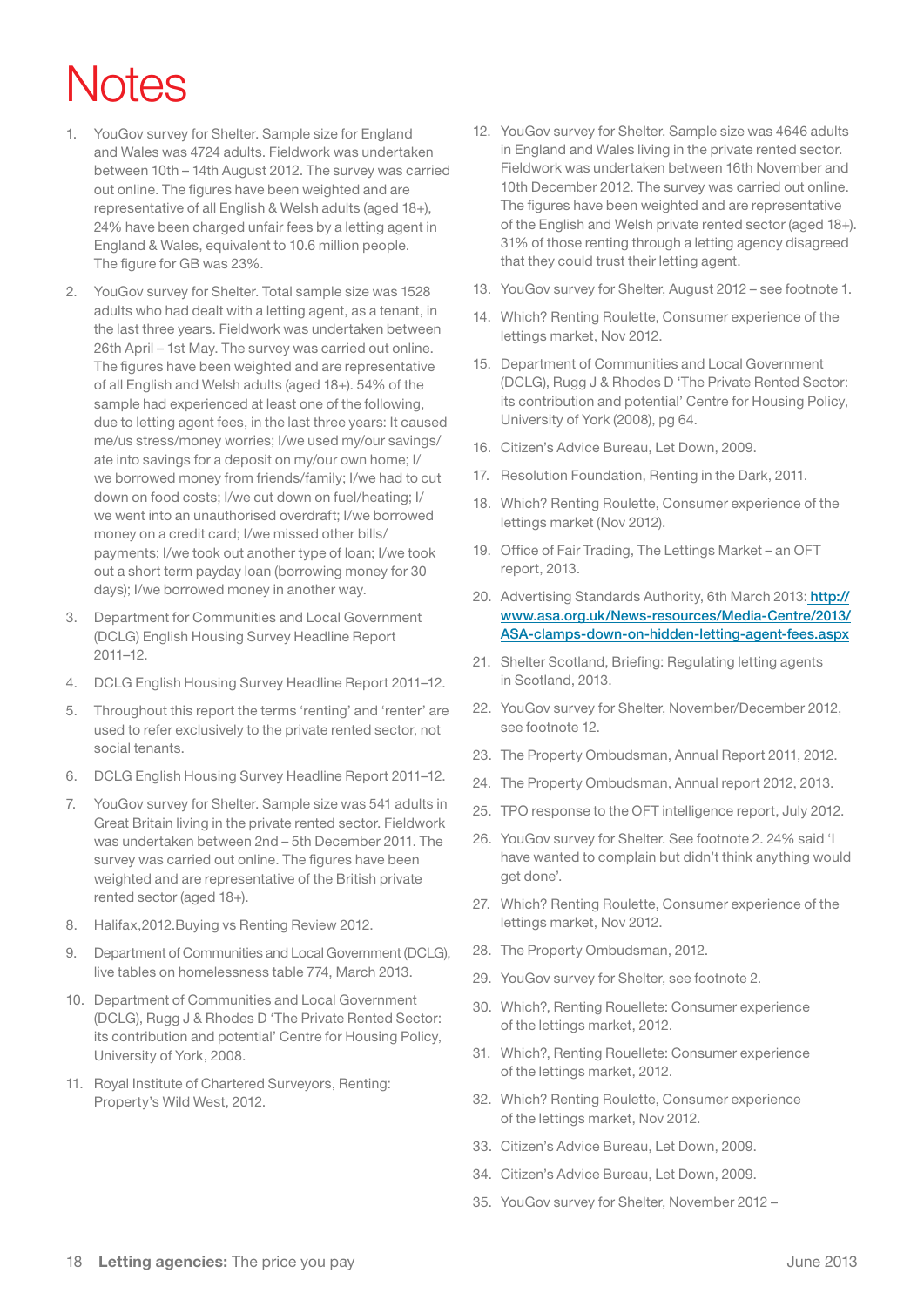see footnote 12.

- 36. YouGov survey for Shelter, November 2012 see footnote 12.
- 37. Which? 5 March 2013: http://www.which.co.uk/ news/2013/03/letting-agents-not-upfront-about-feessays-which-312536/
- 38. Citizen's Advice Bureau, Let Down, 2009.
- 39. YouGov survey for Shelter, November 2012 see footnote 12.
- 40. Shelter commissioned the independent research agency Mystery Shoppers Ltd to carry out mystery shopping of 58 letting agents in Watford, Leeds, Sale, Wimbledon, Rutland and Gravesend in May 2013. Researchers asked letting agents for details of the fees charged to tenants, asking if the fees they were quoted were the only ones that had to be paid. The average was £350.97.
- 41. Office of Fair Trading, 2013.
- 42. YouGov survey for Shelter, November, 2012 see footnote 12.
- 43. CLG, English Housing Survey: Headline report 2011–12, 2013.
- 44. YouGov survey for Shelter, November 2012 see footnote 12.
- 45. YouGov survey for Shelter, November 2012 see footnote 12. The average fee paid by those with a household income of less than £25,000 per year was £401, compared to £338 for households with over £25,000 income. 39% of those with a household income below £25,000 agreed that fees were transparent, compared to 47% of those with household incomes above £25,000.
- 46. Which? Renting Roulette, Consumer experience of the lettings market, Nov 2012.
- 47. Office of Fair Trading, The Lettings Market an OFT report, 2013.
- 48. Which? Renting Roulette, Consumer experience of the lettings market, Nov 2012.
- 49. YouGov survey for Shelter, sample size 1004 landlords in England & Wales. Fieldwork was undertaken between 28th February and 6th March 2013. The survey was carried out online. When asked 'The fees letting agents charge tenants are good value for money', 25% did not know enough about fees to answer, 9% did not know for another reason, of the rest, 19% agreed, 30% were neutral and 51% disagreed.
- 50. YouGov survey for Shelter. Sample size was 541 adults in Great Britain living in the private rented sector. Fieldwork was undertaken between 2nd – 5th December 2011. The survey was carried out online. The figures have been

weighted and are representative of the British private rented sector (aged 18+).

- 51. YouGov survey for Shelter, April 2013 see footnote 2. 14% of the total sample said letting agency fees were 'a major factor' in the financial difficulties or concerns caused by moving, 25% said fees were 'a moderate factor'. 22% had not moved and 14% moved but had no financial difficulties or concerns.
- 52. YouGov survey for Shelter, April 2013, see footnote 2. 27% of the sample had experienced at least one of the following, due to letting agent fees, in the last three years: I/ we borrowed money from friends/ family; I/ we went into an unauthorised overdraft; I/we borrowed money on a credit card; I/ we took out another type of loan; I/ we took out a short term payday loan (borrowing money for 30 days); I/ we borrowed money in another way. 17% of the sample had experienced at least one of the following, due to letting agent fees, in the last three years: 17% had I/ we had to cut down on food costs I/ we cut down on fuel/ heating. 16% answered I/ we used my/ our savings/ ate into savings for a deposit on my/ our own home.
- 53. YouGov survey for Shelter, April 2013 see footnote 2.
- 54. The Consumer Protection from Unfair Trading Regulations, 2008: [http://www.legislation.gov.uk/](http://www.legislation.gov.uk/uksi/2008/1277/made) [uksi/2008/1277/made](http://www.legislation.gov.uk/uksi/2008/1277/made)
- 55. Which?, 2012, Resolution Foundation 2011, Office of Fair Trading 2013.
- 56. YouGov survey for Shelter, November 2012, 30% disagreed that the fee charged by their letting agent was fair and proportionate – see footnote 12.
- 57. Which?, 2012.
- 58. Which?, 2012.
- 59. Which?, 2012.
- 60. YouGov survey for Shelter, November 2012 see footnote 12.
- 61. YouGov survey for Shelter. Total sample size was 1874 adults, of whom 347 had dealt with a letting agent, as a tenant, in the last three years. Fieldwork was undertaken between 26th April – 29th April. The survey was carried out online. The figures have been weighted and are representative of all English & Welsh adults (aged 18+). 54% agreed and 21% disagreed.
- 62. YouGov survey for Shelter, see footnote 61. 66% agreed strongly or tend to agree, 10% disagreed strongly or tended to disagree.